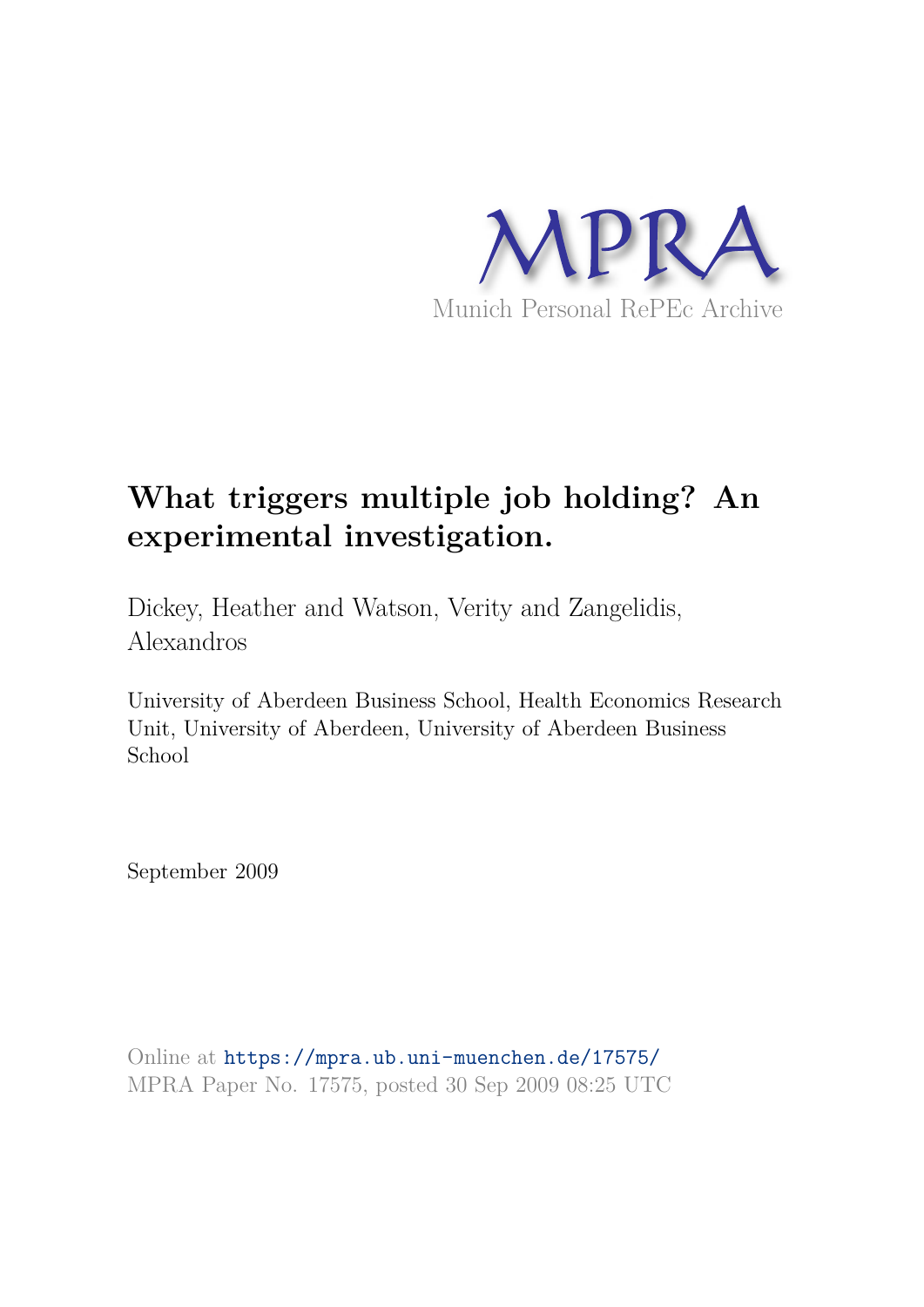#### **WHAT TRIGGERS MULTIPLE JOB HOLDING?**

### **AN EXPERIMENTAL INVESTIGATION**

## **H. Dickey<sup>1</sup> , V. Watson<sup>2</sup> , and A. Zangelidis<sup>1</sup>**

<sup>1</sup> Business School, University of Aberdeen

<sup>2</sup> Health Economics Research Unit, University of Aberdeen

-September 2009-

**Abstract:** This paper presents an empirical examination of individuals' motivations for multiple-job holding or moonlighting. Theoretical models of moonlighting suggest that individuals to hold a second job for either financial reasons (they face hours-constraints in their first job) or non-pecuniary motives (heterogeneous jobs). We assess the relative importance of these reasons using a purposefully collected stated preference data set. We find that individuals respond to financial constraints by having multiple-jobs, but these financial motives are not sufficient to explain moonlighting. We also find that individuals are attracted to the non-pecuniary aspects of the second jobs, such as job satisfaction and entrepreneurial opportunities. Furthermore, we find evidence that second job holding may be a hedging strategy against job insecurity in the primary job. Our empirical results contribute to a better understanding of this labour market behaviour.

#### **JEL classification:** J22

**Keywords:** Multiple-job holding; discrete choice experiment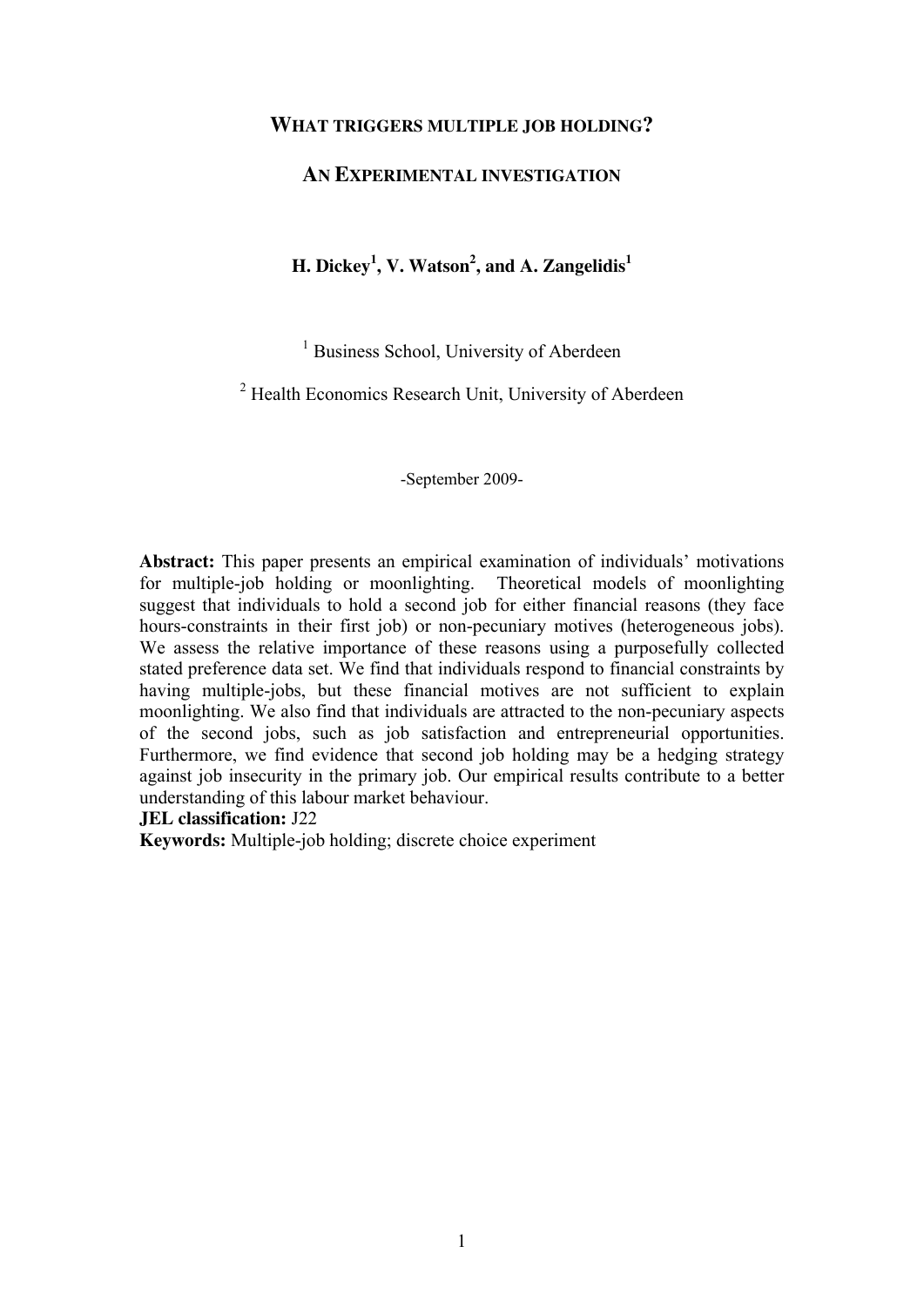#### **WHAT TRIGGERS MULTIPLE JOB HOLDING?**

#### **AN EXPERIMENTAL INVESTIGATION**

Increased labour market flexibility is one of several changes to European economies during the last quarter of the twentieth century (Harrison, 1998). This increased labour market flexibility has been accompanied by an increase in multiple jobholding: There is a substantial, and growing, proportion of workers in the UK who hold a second job. Between 1984 and 2001 the number of people with a second job increased by 68%; while the number of people in employment increased by 18%. Multiple job-holding or moonlighting<sup>1</sup> is a labour supply strategy that can ensure uninterrupted employment spells and provide higher earnings to individuals compared to working in one job. Since 1995 more than 1.2 million people in the UK have had multiple jobs at some time (Labour Force Survey, Office of National Statistics). This equates to between 8 and 10% of the UK labour market (Böheim and Taylor, 2004). Furthermore, over the last year, the average time an individual spends working in their second job has increased by 2.7% to 9.8 hours per week.

The labour economics literature suggests that individuals choose to work in more than one job for two reasons: they are hours constrained in their primary job; and they seek heterogeneous jobs. The first motivation posits that an individual may be constrained in the number of hours that he can work in his primary job and consequently this limits his earnings capacity from that job. In response to the employer's inability to offer him enough hours on the primary job, the individual may choose to take a second job to achieve his desired income level (Conway and Kimmel, 1998). The

<sup>&</sup>lt;sup>1</sup> The term "moonlighting" is used liberally to refer to multiple-job holding, without making any implications regarding the legitimacy or the time the described actions take place.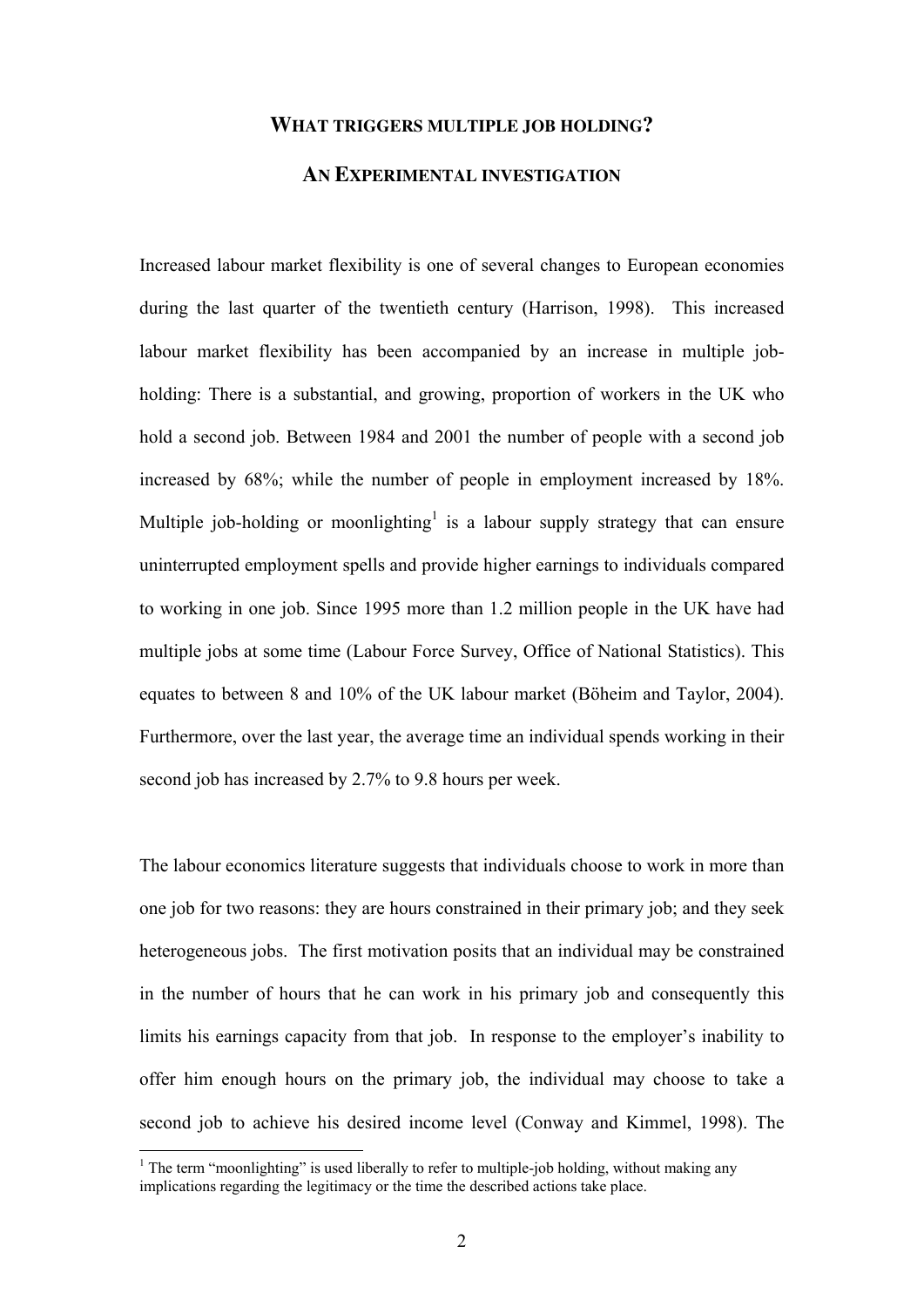second, heterogeneous jobs, motivation recognises that the hours of labour supplied to the two jobs may not be perfect substitutes. Individuals may choose to work in a second job for reasons that are not connected to primary job's hours of work or earnings (Kimmel and Conway, 2001; Böheim and Taylor, 2004). For instance, an individual may have a second job to learn about new occupations or gain training in a new field with the aim of starting a primary or sole job in this field in the future; to engage in activities of interest to them; to gain job satisfaction not received from the primary job; or to maintain flexible work schedules

The individual's reason for holding a second job influences both the determination of wages and hours of work, and has implications for the length time an individual will hold a second job. There has been to date, however, very little empirical analysis of what motivates individuals to moonlight. This is primarily due to the lack of data suitable for answering this question. While most large micro datasets ask respondents whether they have a second job, none of these datasets explicitly gather information on why individuals choose to hold more than one job. Furthermore, large micro datasets predominantly focus on revealed preference data, and thus can only report second job characteristics for individuals who moonlight. However, there are three reasons why an individual does not moonlight, and while it is not possible, using revealed preference data, to distinguish between these reasons they each imply different individual labour supply decisions: (1) Individuals are not interested in moonlighting, (2) Individuals would like to moonlight but they can not find a second job with attractive features, and (3) Individuals would like to moonlight but they cannot find employment. There are two possible reasons why one individual cannot find employment in a second job and another individual can. First, observed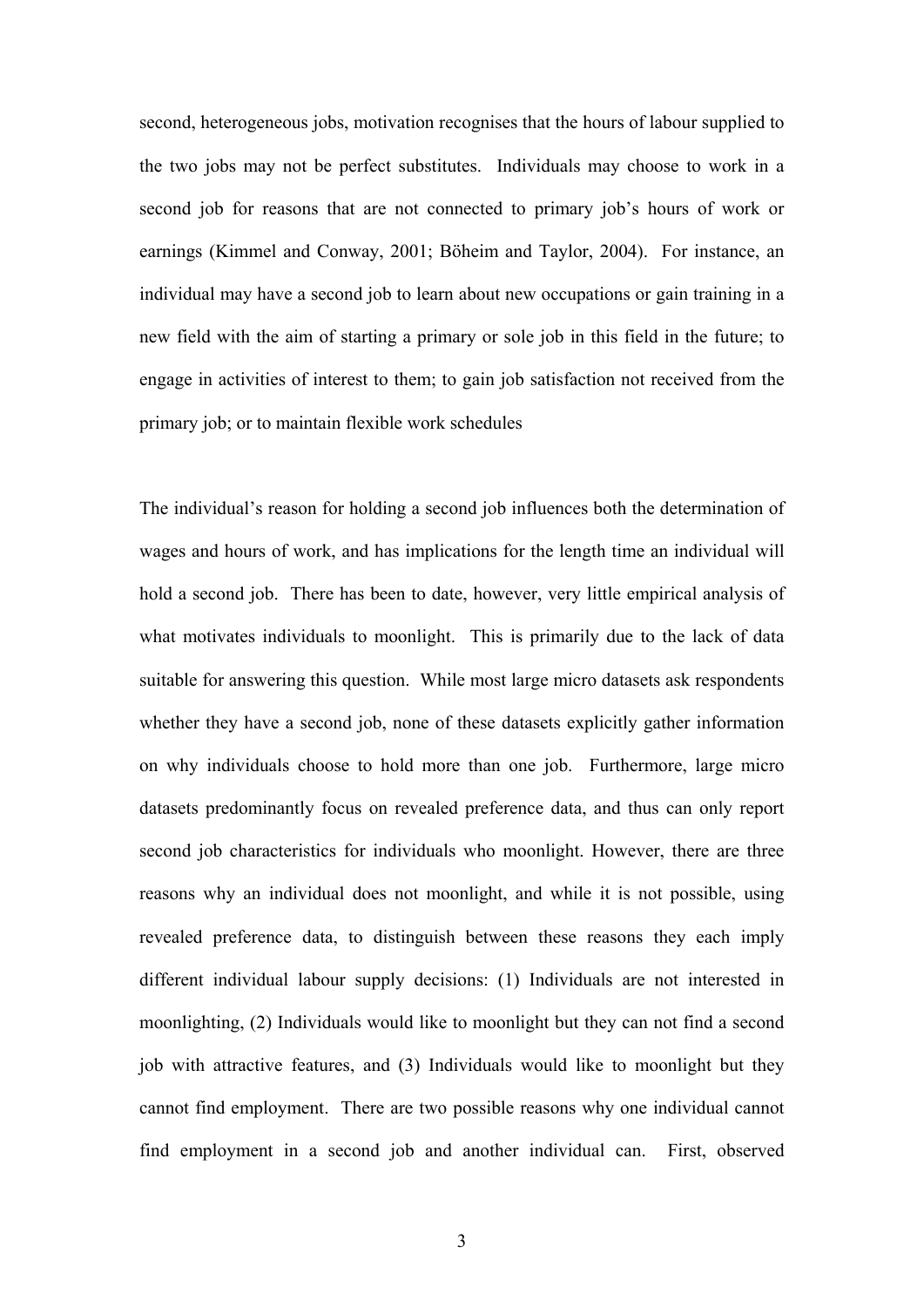moonlighters may be more informed or more engaged in the job market, which allows them to identify job opportunities, or they could be more aggressive in their job search. Second, multiple-job holding is the outcome of a two-step process: an individual queues for a second job, and the employer hires the individual from a pool of applicants. This implies that moonlighters and non moonlighters may also differ in their attractiveness to employers.

We add to the literature on multiple job holding by investigating what triggers moonlighting behaviour. To do this we focus on the individual's decision to moonlight and relate this to characteristics of the primary job and second job using a form of conjoint analysis, a discrete choice experiment. This, stated preference method, elicits individuals preferences for different multiple job combinations. This approach allows us to investigate the relative importance of competing theoretical explanations for moonlighting. Section 1 presents the theoretical background of moonlighting and reviews empirical studies on multiple-job holding. Section 2 discusses methods of data collection, Section 3 presents and discusses the results and Section 4 concludes.

#### **1. Theory and Literature**

The standard theoretical framework assumes that an individual's labour supply decisions on both the primary and secondary jobs are based on utility-maximising behaviour. An hours-constrained worker does not work sufficient hours on his primary job to reach the level of income that optimises his utility. For the hoursconstrained worker, primary job hours are no longer a choice variable, and the only avenue for working more hours is to take a second job (Conway and Kimmel, 1998).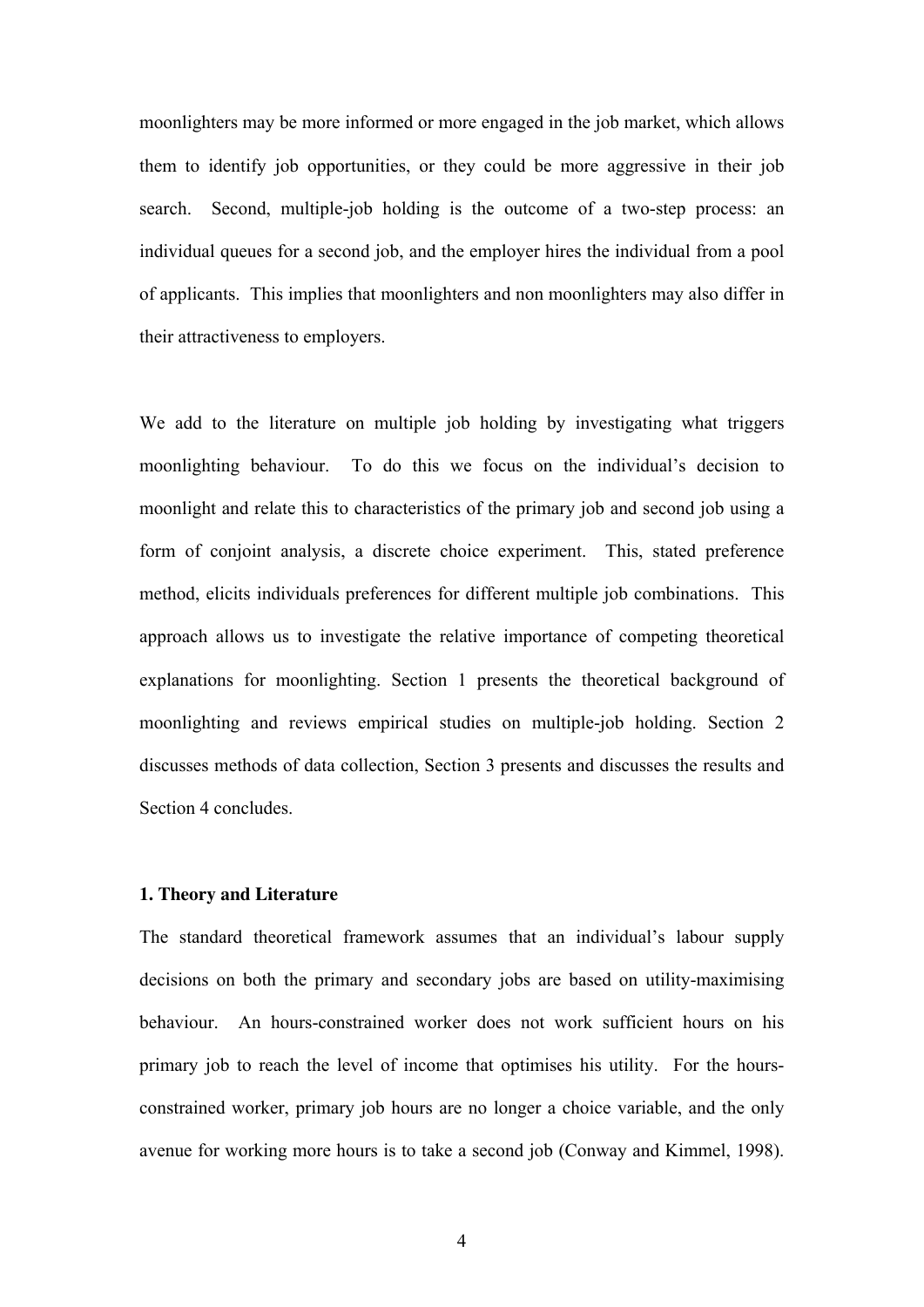The hours-constrained moonlighter is illustrated in **Figure 1**. The total amount of time available is denoted by  $T$ , and  $H_1$  represents the maximum number of hours the individual can work in his primary job. Whether the individual chooses to take a second job in order to increase his utility and income will depend on the second job wage. If the wage on the second job exceeds the reservation wage (determined by the utility level  $(I_1)$  given at the intersection of the primary job wage and the allowable hours  $H_1$ ; Heineck and Scharze, 2004), the hours-constrained individual will take the second job. The hours-constrained worker then chooses to supply  $H_2$  hours to the second job (resulting in an increase in utility).

## [Figure 1]

The case of a moonlighter who is not constrained in his primary job hours is depicted in **Figure 2**. In this case the wage on the second job is assumed to be higher than the primary job wage<sup>2</sup>. An individual who does not face an hours constraint on his primary job can work any number of hours that fall in the given working time span T– H1. An individual who wishes to work more hours will always choose to work the additional hours on the second job rather then working more than  $H_1$  hours on the primary job at the lower wage.

#### [Figure 2]

<sup>&</sup>lt;sup>2</sup> Although individuals may be attracted to the second job due to its non-pecuniary characteristics, it is not possible in this static framework to picture the decision of a non-constrained multiple-job jobholder whose wage rate on the second job is lower than that on the prime job (Heineck and Scharze, 2004).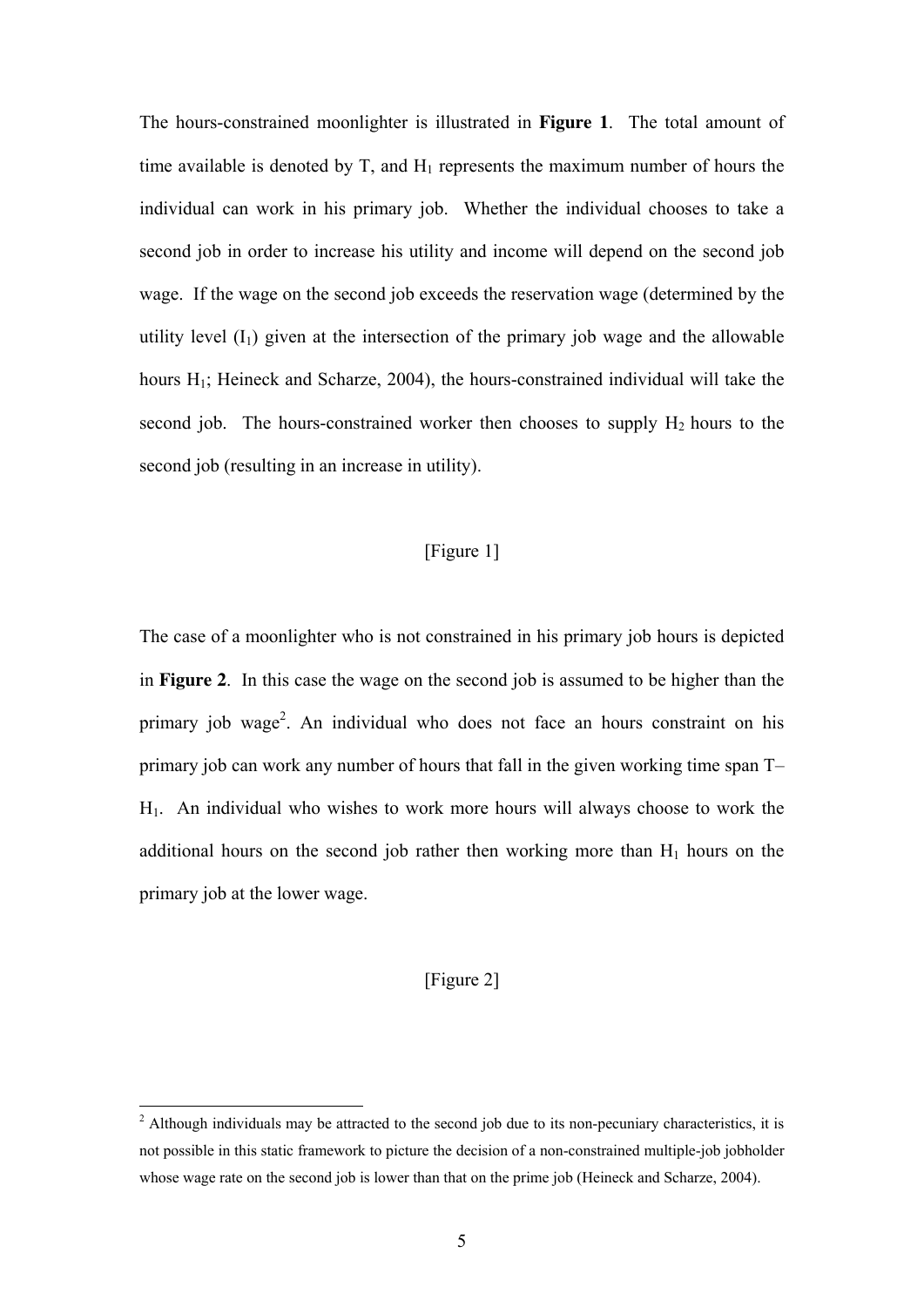Early empirical research investigating moonlighting primarily focused on the hours constrained motivation. The first theoretical and empirical treatment of moonlighting was carried out by Shisko and Rostker (1976) who found that the supply of labour to a second job fell with primary job earnings. Hamel (1967) similarly finds that the level of a worker's earnings determines his propensity to moonlight, and as the level of earnings rises the incidence of moonlighting declines. Guthrie (1969) investigates moonlighting among teachers in the U.S., and finds evidence that moonlighting serves primarily to improve living standards. Krishnan (1990) also finds that longer hours and higher income on the primary job deters multiple-job holding, adding further support to the hours constraints motive for moonlighting.

More recent research has investigated alternative moonlighting motives. For instance, the dynamics of moonlighting are investigated by Kimmel and Conway (2001) for the U.S. and Böheim and Taylor (2004) for Great Britain. They find evidence for multiple motives for moonlighting, with the hours constraint motive being the most common. Böheim and Taylor find that moonlighting is persistent over time and conclude that hours constraints is unsatisfactory as an explanation for moonlighting. Patterns of mobility into and out of second jobs over time are examined by Paxson and Sicherman (1996), who conclude that moonlighting is a dynamic process with most workers experiencing moonlighting at some point in their working lives, and that the hours constraints explanation for moonlighting fails to account for the fact that over time workers can avoid hours constraints by searching for new jobs. Bell *et al.* (1997) investigate if moonlighting acts as a "hedge" against unemployment, but little evidence is found to support this motive for having a second job. Evidence from transition economies suggests that moonlighting is likely to be transitory and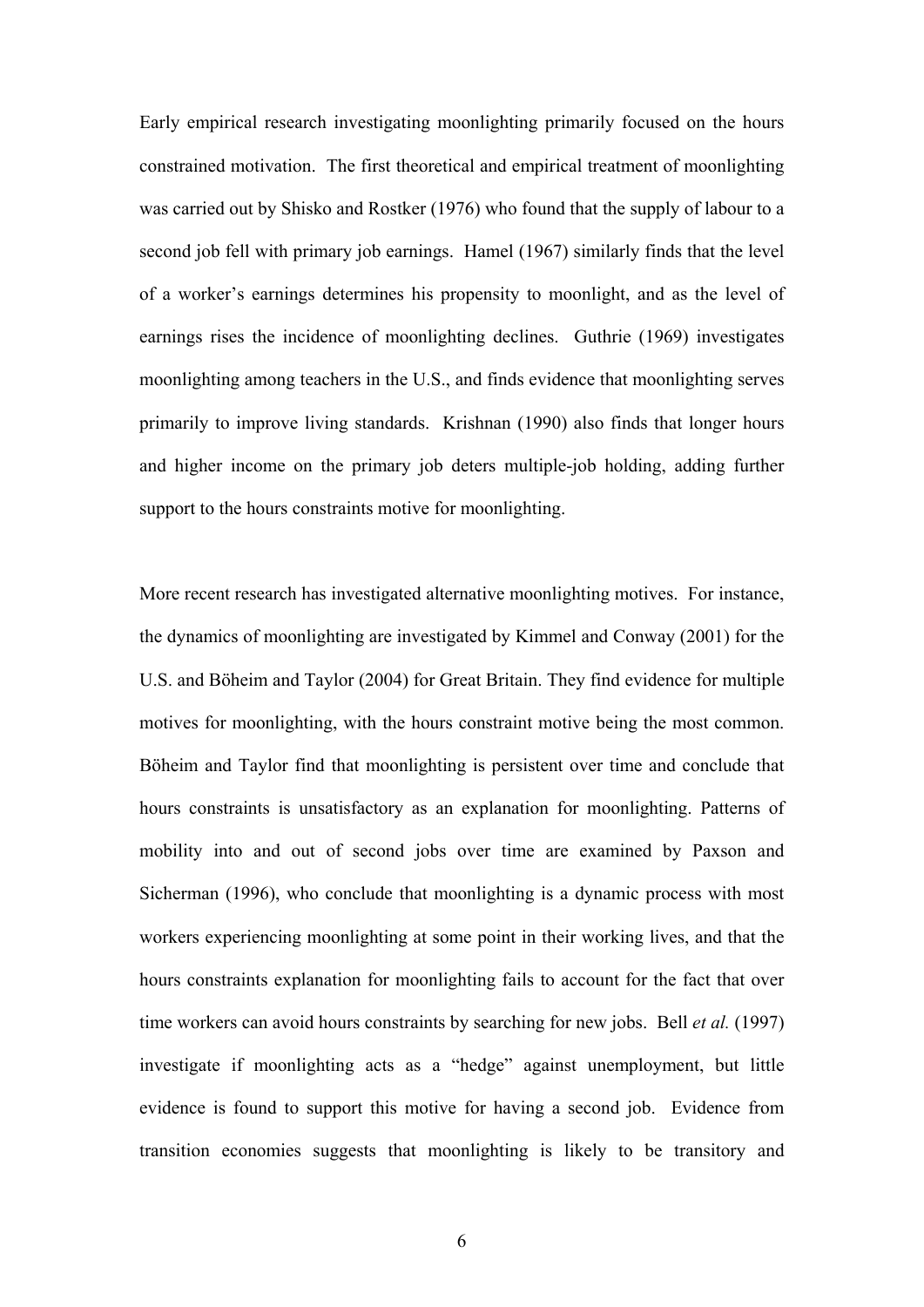correlated with future job mobility. Guariglia and Kim (2006) find that moonlighting is transitory and generally associated with career shifts. Further, Panos, Pouliakas and Zangelidis (2009) find that moonlighting may facilitate job transition, and act as a stepping stone towards new primary jobs, particularly self-employment.

#### **2. The data**

 $\overline{a}$ 

We use a survey to collect data on working conditions and moonlighting behaviour from individuals who are employed in the U.K. North Sea oil and gas industry<sup>3</sup>. We focus on the UK North Sea oil and gas industry because of its unique working time arrangements and our expectation that moonlighting motivations may vary across individuals. Offshore oil work is characterised by constrained working hours, regular long periods of onshore time (during which they are not working in their primary job), and high wages. The European Union working time regulations that came into force in 2003 impose a time constraint on offshore employees who are not able to freely adjust their working hours,<sup>4</sup> and consequently offshore employees are labour-income constrained in their primary job<sup>5</sup>. We investigate the labour supply responses of these offshore workers to this constraint; specifically, do offshore workers respond to a labour-income constraint on their primary job by taking a second job? On the other hand, offshore jobs tend to be well-paid jobs. As a result, individuals may have two jobs not for financial reasons, or due to their hours-constraint, but for other non-

 $3$  The U.K. oil and gas industry plays a considerable role in the U.K.'s labour market by providing 480,000 jobs to individuals across the U.K., including 100,000 highly skilled jobs in Scotland.

<sup>&</sup>lt;sup>4</sup> Individuals may agree to work more than 48 hours per week, but the maximum number of working hours allowed over a 52 week period is 2304.

<sup>&</sup>lt;sup>5</sup> On average individuals in the sample appear to work 15 consecutive days offshore, followed by a 15 days onshore break.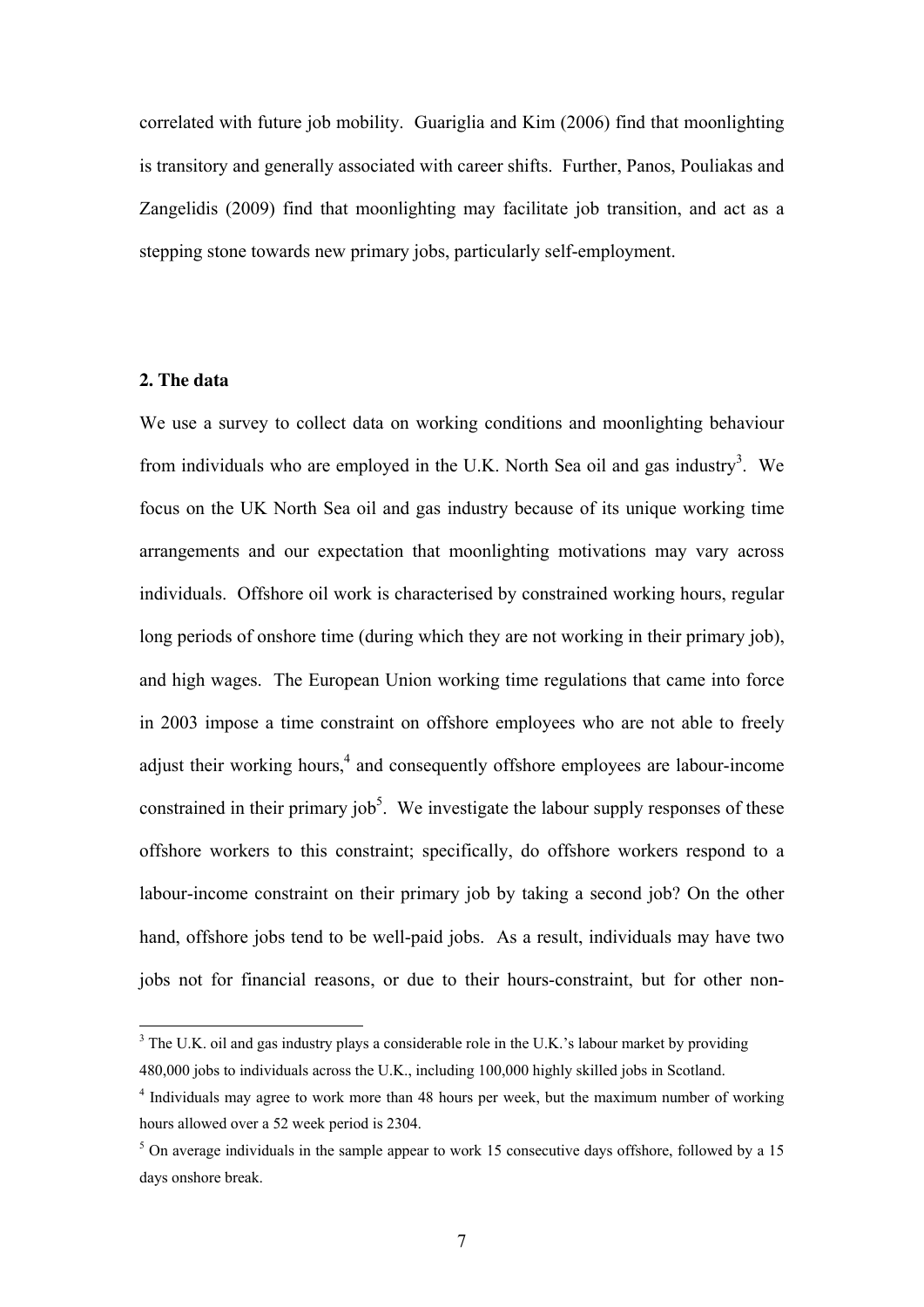pecuniary reasons. While our analysis is confined to the U.K. North Sea oil and gas industry, our study is relevant to other industries and occupations with similar working time arrangements: for example, the fisheries sector or occupations that are characterised by shift work (such as firemen). For an investigation of multiple job holding within the fisheries sector, see Dickey and Theodossiou (2006).

Data was collected using self-completed questionnaires. The questionnaires were distributed, through the offshore installation managers (OIMS) of 152 different UK North Sea offshore installations<sup>6</sup>, to a random sample of 760 offshore workers in January 2007. Data collection took place over three months and 330 completed questionnaires were returned by the OIMs. This represents a 43% response rate. The questionnaire collected information about the personal characteristics and job characteristics of the respondents. Respondents were asked if they held a second job, and information was gathered on the occupation, employment status, hours of work and wages of the second job.

We investigate individual's decision to moonlight and relate this to characteristics of the primary job and second job using a form of conjoint analysis, a discrete choice experiment. This methodology originated in marketing research and has been applied to transportation research, and in environmental and health economics to elicit preferences for non-market goods (Kanninen, 2007). Discrete choice experiments are based on Lancaster's theory of value (Lancaster, 1966), and can be used to estimate the trade-offs that individuals make between the dimensions of goods and services.

 6 This represents approximately 96% of all the UK North Sea offshore installations.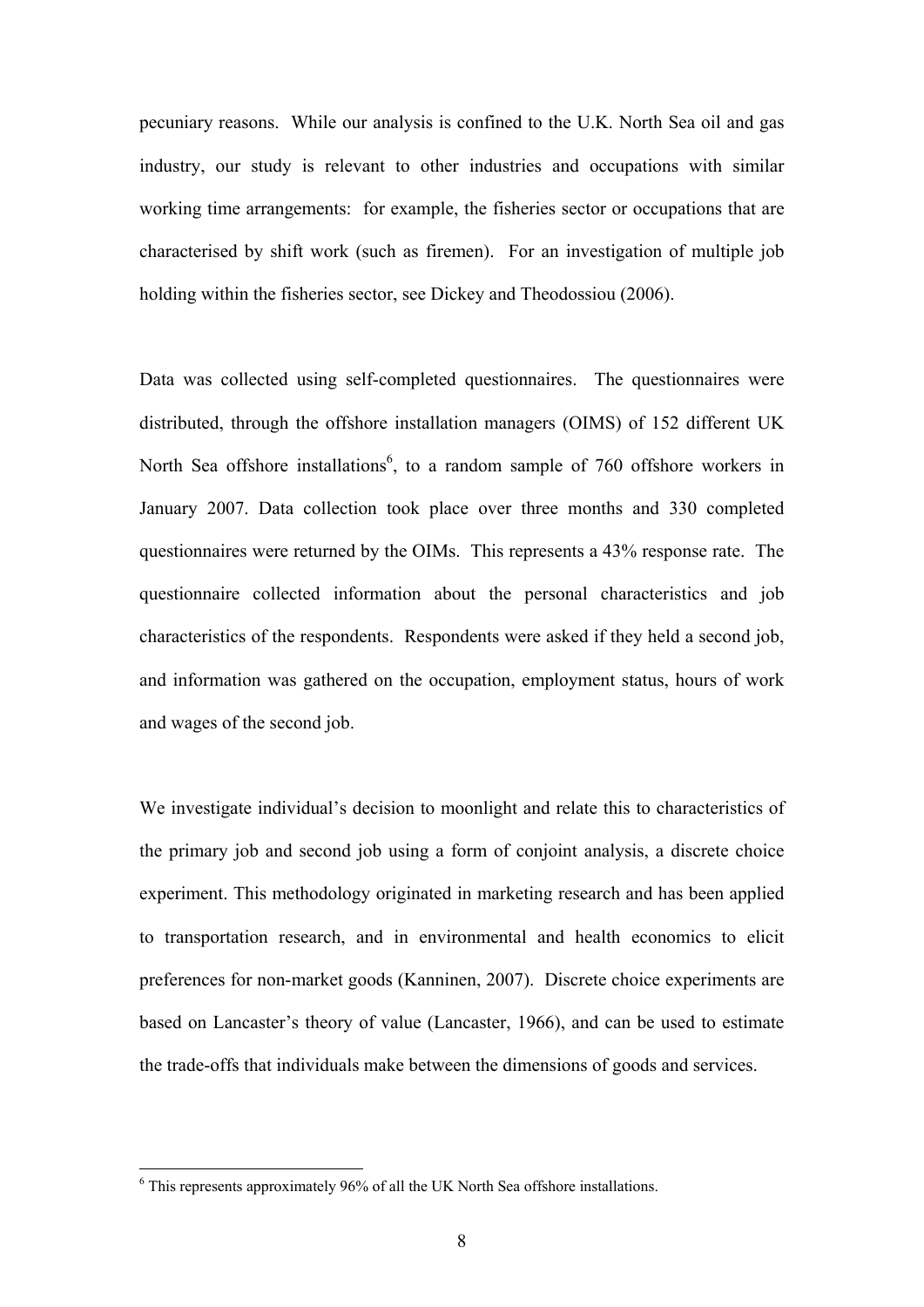The first stage in designing a discrete choice experiment is the definition of the attributes or characteristics of the good or service. We define the good as an employment package consisting of a primary job and a potential second job. The characteristics of both the primary and the secondary job are selected to cover the range of possible moonlighting motivations suggested by the theoretical literature and to be realistic representations of the choices that offshore workers may face. We describe the primary job using four characteristics; **job security** (temporary contract ―lasting less than 12 months, fixed term contract ―lasting between one and three years, and permanent contract), **job safety** (low risk of work related accidents, medium risk of work related accidents, high risk of work related accidents), **working time** (two-weeks onshore and two weeks offshore, three weeks onshore and two weeks offshore), **household income** (not enough to cover regular expenses, just enought to cover regular expenses, enough to cover regular expenses and have some savings). The second job is described using four characteristics; **type of second job**  (self-employed, part-time employee, full-time employee), **job satisfaction** (a job you enjoy, doesn't offer any particular satisfaction), **entrepreneurial activities** (gain experience to start a new career, *not* gain experience to start a new career), **wages**  (£300, £600, £900, £1200, £1500, £1800 per onshore period).

**Job security** is included as a characteristic to test if individuals hold a second job as a hedging strategy against unemployment. Two characteristics of the primary job **working time** and **household income,** and one characteristic of the second job **wages in the second job** are used to capture hours constraints/financial motives for multiplejob holding. Three characteristics of the second job, the **type of second job**, the perceived **job satisfaction** and the opportunity for **entrepreneurial activities** reflect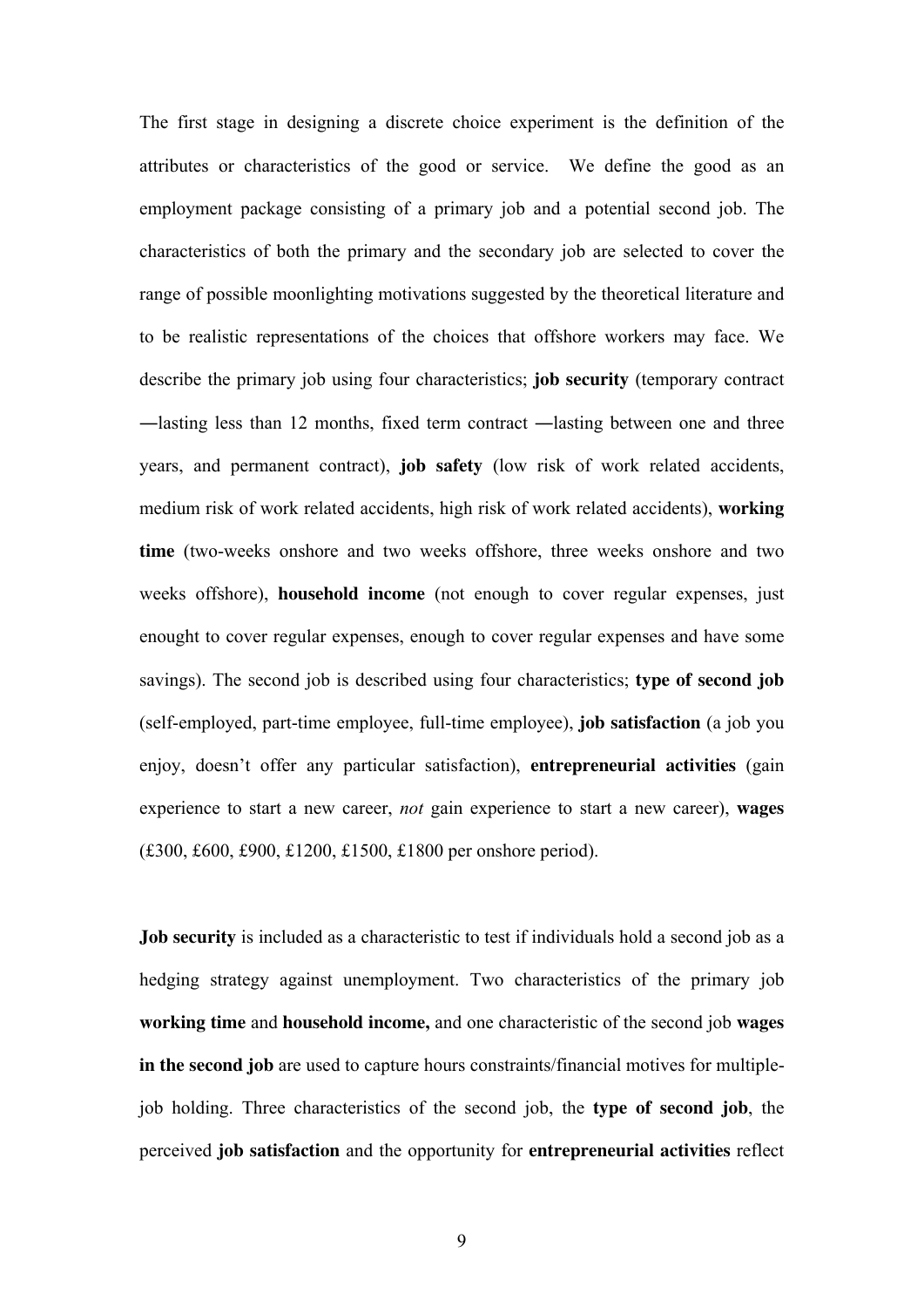heterogeneous jobs motives. **Job safety** in the primary job is included to test if individuals in jobs with high risk of accidents may get a second job as a "way out" of their primary job (the heterogeneous jobs argument).

The characteristics of the primary job and second job are combined to define a primary plus second job employment 'package'. This package is presented to respondents in the questionnaire, and respondents are asked to imagine that they are employed in the primary offshore job specified and then state if they would take the second job as described. **Figure 3** provides an example of a choice.

## [Figure 3]

In the questionnaire respondents were asked to complete a series of choices. To select the job packages to present in the questionnaire we used experimental design theory (Cox, 1958). In total the discrete choice experiment includes eight job characteristics. A full factorial combination of these characteristics and their levels results in 3,888 primary and potential second job packages. To select the sample from the set of all possible combinations we used an orthogonal main effects plan (Sloane – website). This reduced the number of combinations to 36. Due to the possibility of respondent fatigue, this was more combinations than we wanted to include in one questionnaire. Thus, we split the 36 packages into two sets of 18 packages. To assign the packages to one of the two sets we added an additional two level variable to the experimental design. By assigning packages to each of two sets in this way we ensured that attribute levels were balanced and orthogonal both within and across sets (Hensher et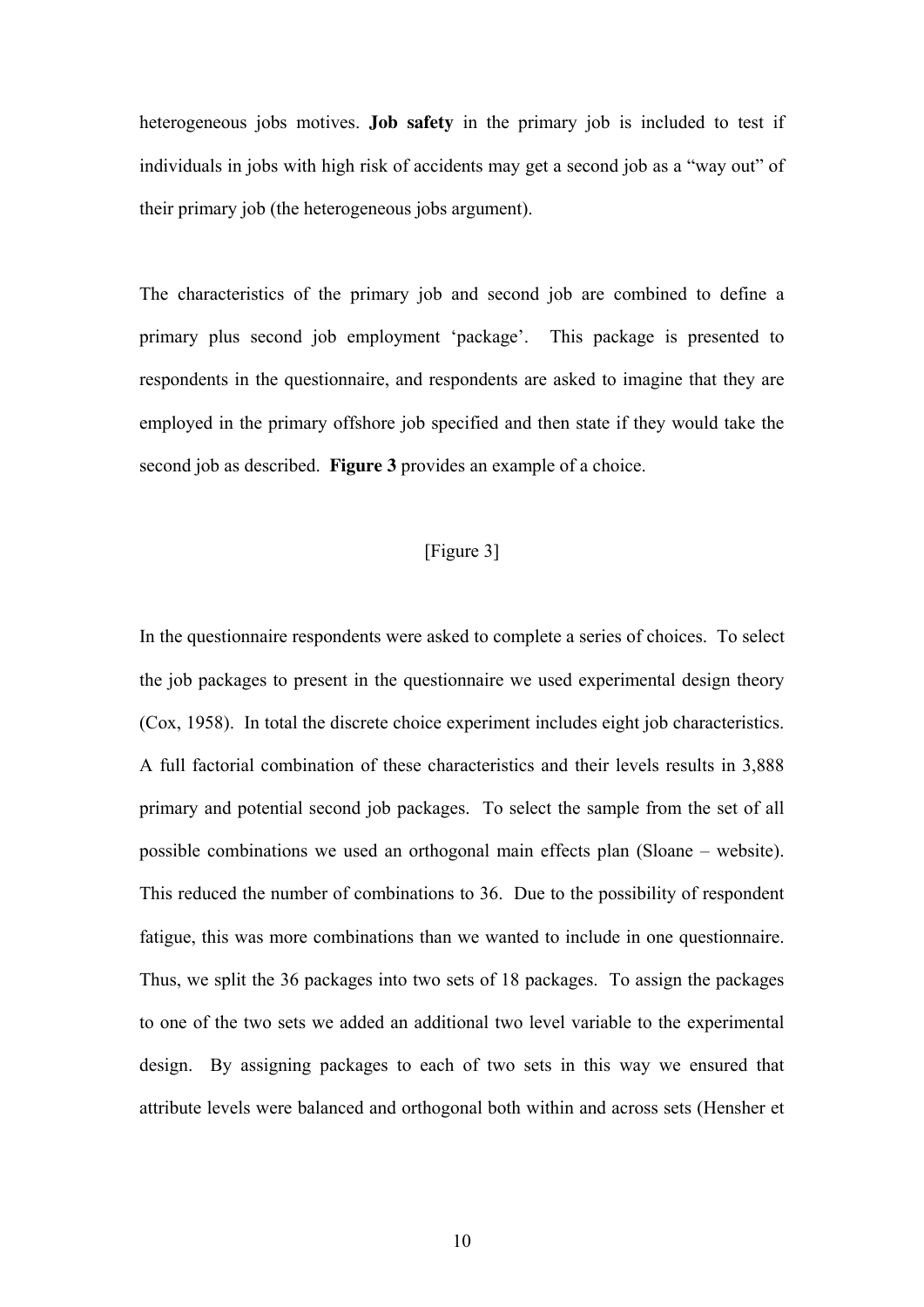*al.*, 2006). Thus, there were two versions of the questionnaire and in each version respondents were asked to complete  $18$  choices<sup>7</sup>.

#### *2.1 Analysis of the discrete choice experiment*

Analysis of discrete choice experiment data is based on random utility theory (RUT) (McFadden, 1973). Accordingly, we assume that the individual knows his preferences with certainty, but these preferences contain elements that are unobservable by the researcher and thus are treated as stochastic. Individual  $n$ , has an indirect utility function for job package *i*, that is composed of two additive parts, a systematic (observable) component  $V_{in}$ , and a stochastic (unobservable) component  $\varepsilon_{in}$ where

$$
U_{in}=V_{in}+\epsilon_{in}
$$

We assume that respondents will take a second job when *Uin* is positive. The systematic component of utility is described by a vector  $x_{in}$  that contains the eight primary and second job characteristics defined above. The systematic component of the indirect utility function specified is assumed to be linear-in-parameters. (By using an orthogonal main effects plan to select the profiles included in the DCE we can identify the main effect of each characteristic, but interaction terms between characteristics are confounded.) By assuming the stochastic component,  $\varepsilon_{in}$ , is independent and identically distributed (IID) extreme value type 1, a logit model is used for estimation. The behaviour being modelled is respondents' probability of

<sup>&</sup>lt;sup>7</sup> The complete set of 36 hypothetical choices is available from the authors upon request.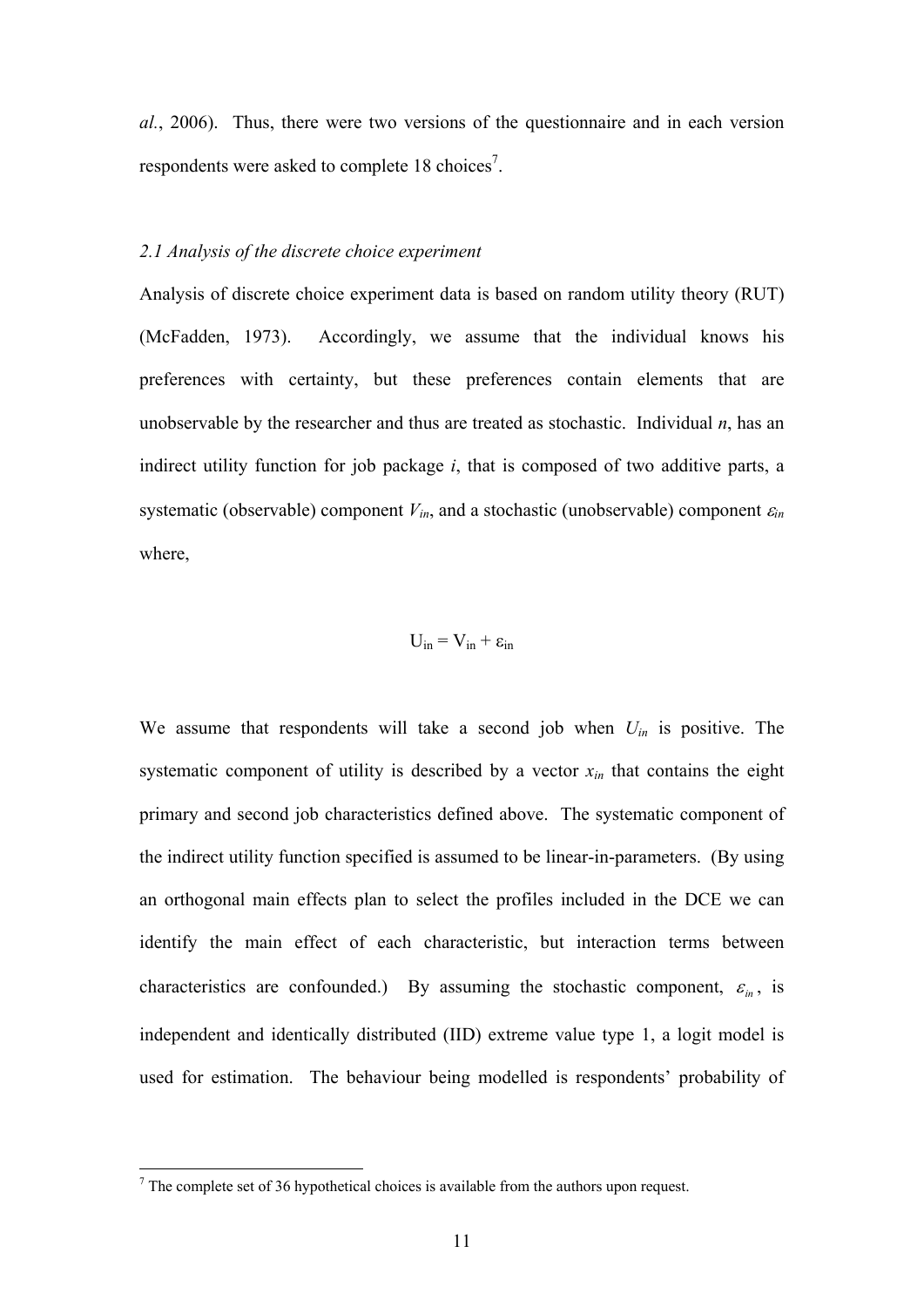stating they would take the second job. The probability that respondent, *n*, chooses to moonlight in alternative *i* is:

$$
P_n\left(moonlight_i\right) = \frac{1}{1+e^{-\beta' x_{in}}}
$$

The model above assumes that the parameters  $\beta$  are the same for all respondents i.e. respondents on average have the same preferences. However, it is likely that different respondents will have different preferences. This preference heterogeneity can be incorporated into the model using a random parameters logit model (Train, 2001). The random parameters model assumes that

$$
U_{in} = \beta_n' x_{in} + \varepsilon_{in}
$$

where  $\beta_n$  is a vector of coefficients for individual *n* representing the individual's tastes. The coefficients can vary across the population with density  $f(\beta)$ , and the individual knows his own  $\beta_n$  and  $\varepsilon_{in}$ . I f  $\beta_n$  were known to the researcher then the probability of respondent *n* choosing alternative *i* would be a logit conditional on *βn.*  As this is not the case, the unconditional choice probability is the integral over all possible values of *βn.* 

$$
P_{in} = \int \left(\frac{e^{\beta_n x_{in}}}{\sum_j e^{\beta_n x_{jn}}}\right) f(\beta) d(\beta)
$$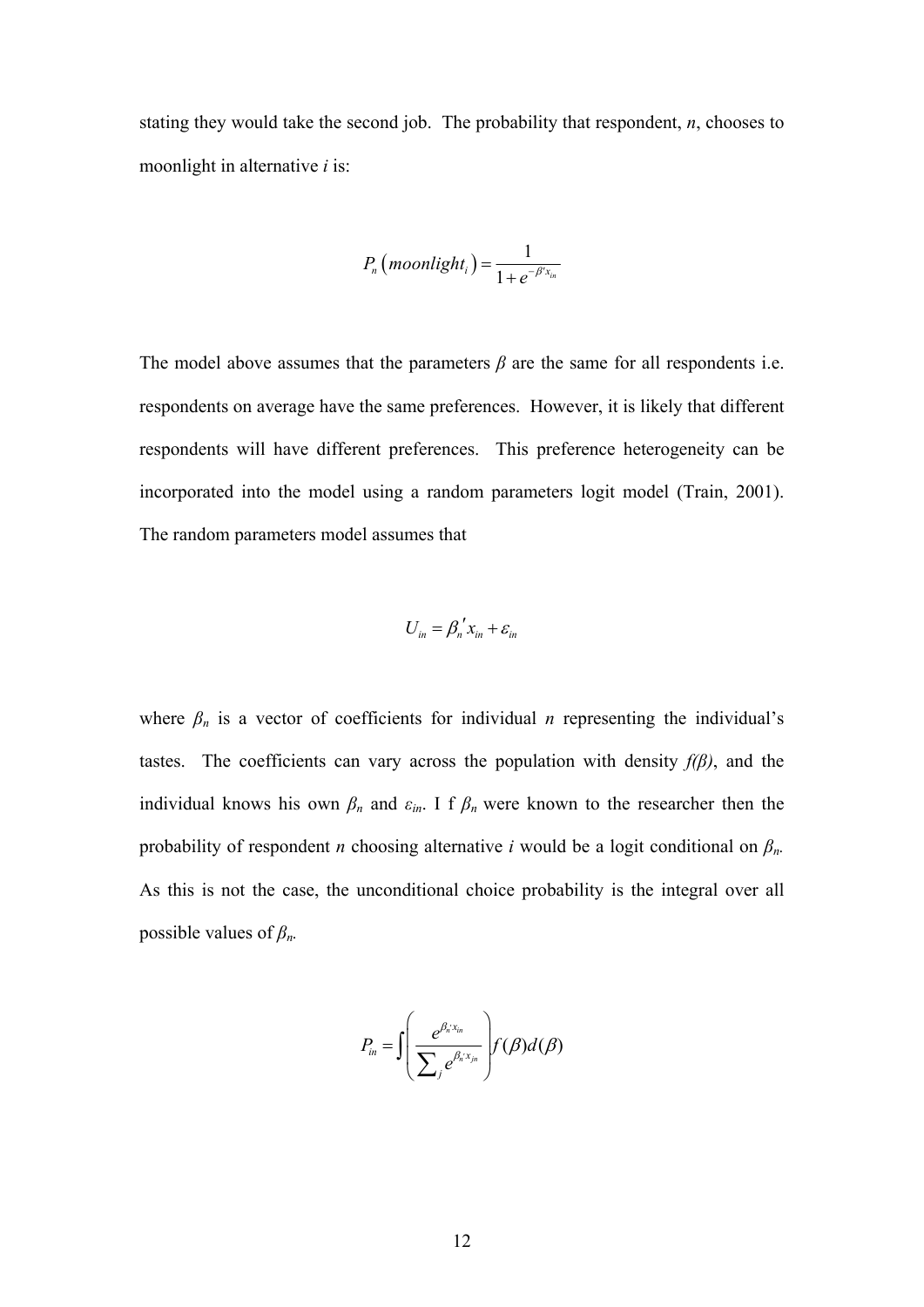The random parameters logit model also considers the sequence of respondents' choices, thus avoiding the restrictive assumption of the logit model that several choices made by the same individual are independent. In this case, the coefficients are assumed to vary over respondents but are constant for all choices made by the same respondent. To estimate the random parameters logit, the researcher must first specify a distribution for each of the random coefficients, and the mean and standard deviation of the coefficients are estimated. Most applications of the random parameters logit to date have specified *f(β)* as normal or log-normal.

#### **3. Results**

Of the 330 respondents to the questionnaire, 312 respondents were male. Given the low number of female respondents we focus the analysis of the discrete choice experiments on male respondents. **Table 1** reports demographic and job characteristics for the sample of male respondents, and for moonlighters and nonmoonlighters separately. The statistical significance of the mean differences across the two groups is provided in the last column. The profile of the average respondent is that of a male worker, aged 44, who is married or co-habitats and has a child.

#### [Table 1]

The incidence of moonlighting among oil and gas workers in our sample is 7.4%, which is representative of the national average (Böheim and Taylor, 2004). Moonlighters tend to be slightly younger than non-moonlighters and are less likely to be married, although the number of children living in the household is marginally higher. The comparison of moonlighters and non-moonlighters highlights differences that are consistent with the financial motive for multiple job holding. Moonlighters have lower average earnings from their primary job. Furthermore, 43% of non-

13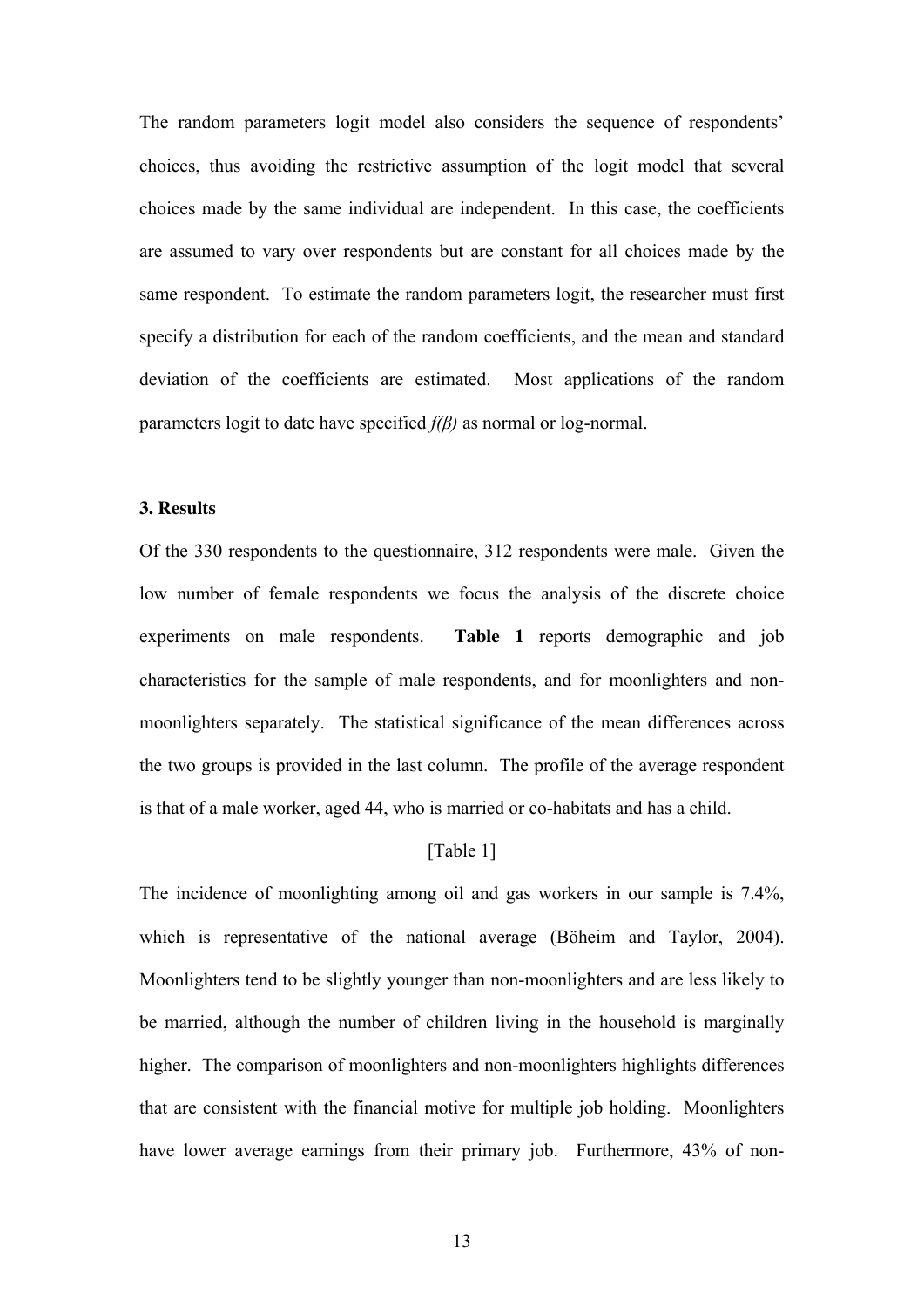moonlighters stated they were living comfortably, but only 26% of moonlighters chose this category to describe their financial situation, and a higher proportion of moonlighters than non-moonlighters stated they were "finding it very difficult" financially. When asked about their preference over the number of hours they work on their primary job, 2% of non-moonlighters wanted to spend more days working offshore compared to 13% of moonlighters.

#### *3.1 Results of the discrete choice experiment*

In the discrete choice experiment respondents were asked a series of 18 choices, resulting in a panel dataset of 5,940 observations. **Table 2**, column 3 reports the results of the logit model. All attributes included in the discrete choice experiment (except for income from the second job) are categorical and thus are coded as dummy variables. Ceteris paribus, there is a disinclination to moonlight, as indicated by the statistically significant negative constant term. All job characteristics included in the discrete choice experiment have a statistically significant effect on the probability that a respondent would state he was willing to moonlight, except working time. Thus, respondents would moonlight to overcome financial constraints which they may face, but financial motives are not sufficient to explain this labour market behaviour: Heterogeneous-jobs motives are also important in the decision to hold a second job.

#### [Table 2]

Working on a temporary contract (lasting less than 12 months) relative to a fixed term contract (lasting between 1-3 years) in the primary job significantly increased the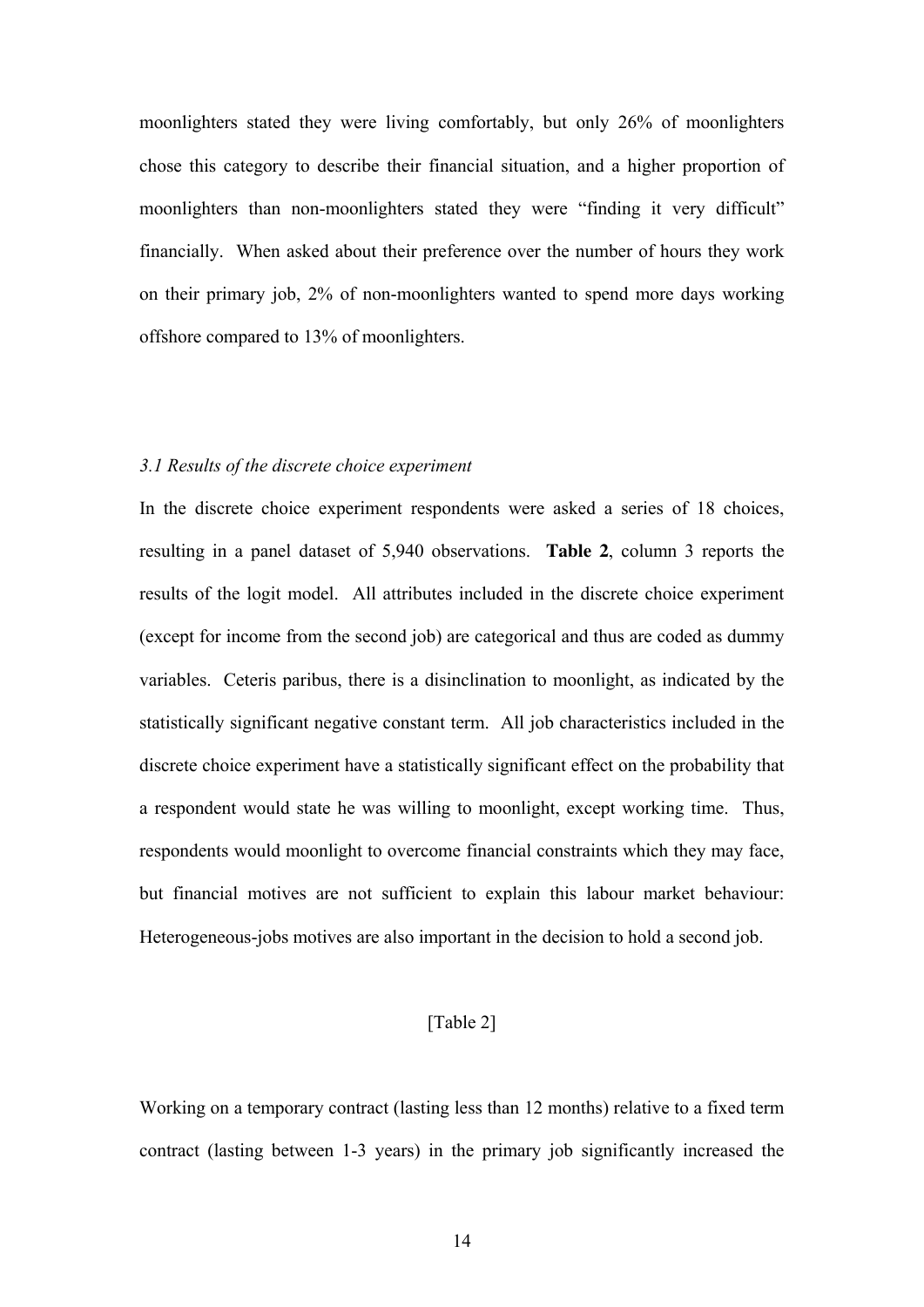probability of moonlighting, suggesting that individuals would get a second job as a way to insure against job insecurity. Relative to a primary job with low risk of injury, a primary job with a high risk of injury increased the probability of moonlighting.

Relative to household income from the primary job 'not being enough', household income levels of 'just enough' and 'more than enough' had a negative effect on the probability of moonlighting: this is evidence of the financial motives behind moonlighting. Relative to a full-time second job, a part-time second job and a selfemployed second job both increased the probability of moonlighting. A finding that may be interpreted as evidence that individuals may hold a second job in order to maintain flexible work schedules.

Respondents were more likely to state that they would moonlight if the second job provided job satisfaction, and similarly if the second job offered an opportunity to learn skills to start their own business. The earnings from the second job had a positive effect on respondents' probability of stating they would moonlight.

In the mixed logit model, all coefficients except earnings from the second job, and the constant were specified as random. There were no strong a-priori reasons to restrict the sign of the coefficients to be either positive or negative, thus normal distributions were specified for all variables. The constant term is fixed (not specified as random) to aid model identification. We use the results of the model to calculate the marginal rates of substitution between a change in attribute levels and earnings from the second job. Thus, the coefficient of the earning attribute is fixed, to aid the calculation of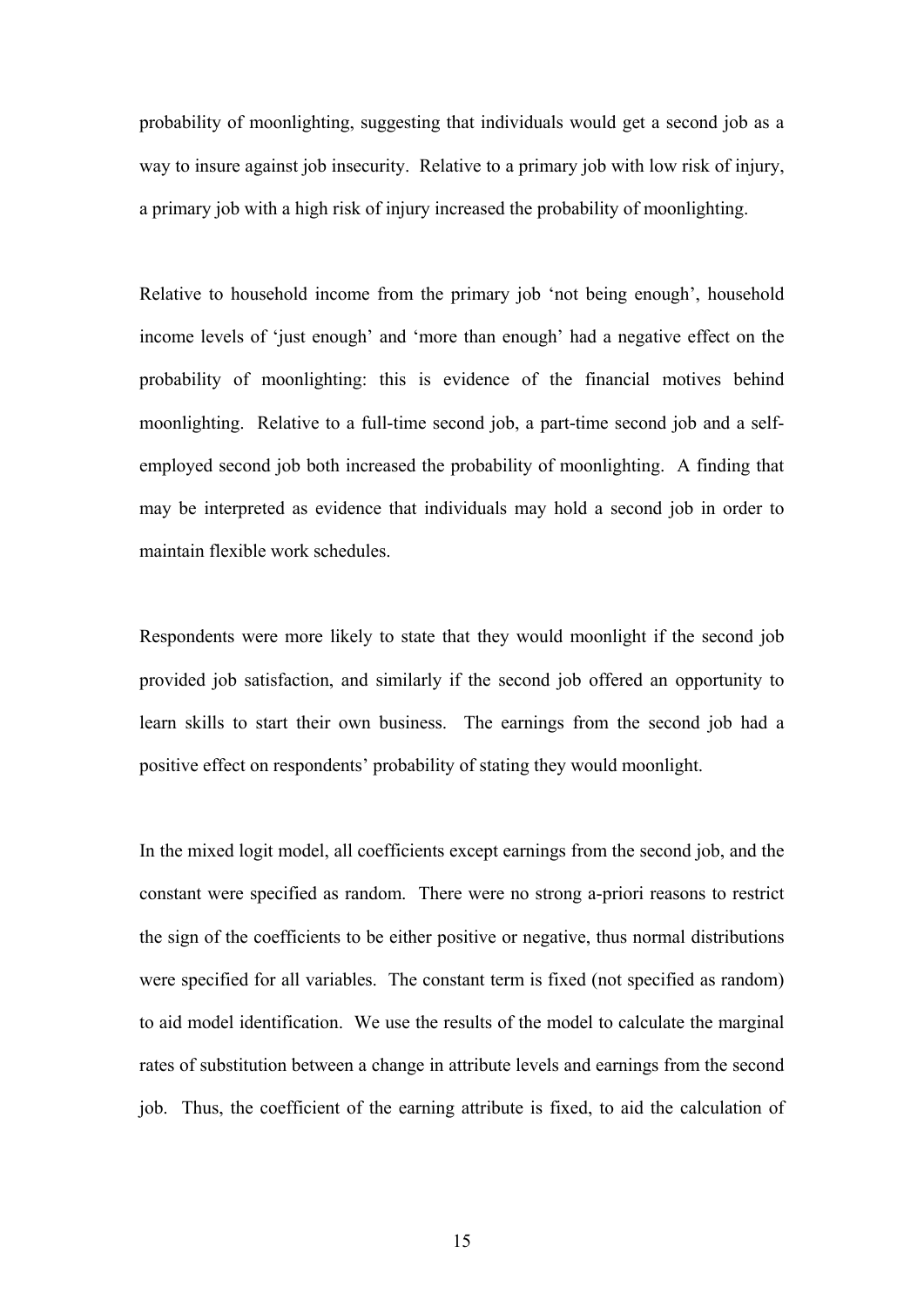these marginal rates of substitution (Train, 2001). Simulation was performed using 2000 Halton draws. **Table 2**, column 4 reports the results of the mixed logit model.

Compared to the logit model, the mixed logit model has improved model fit, indicated by the lower (absolute) value of the log likelihood at maximisation and lower value of the Akaike Information Criteria. The parameter estimates from the logit and mixed logit are not directly comparable because parameter estimates and model variances are confound in discrete choice models. For all attributes the standard deviation is significant at the 1% level; this indicates that preferences vary in the sample. With respect to the primary and second job characteristics which were statistically significant in the logit model the results are qualitatively the same. Consider the attributes that were not significant in the logit model (permanent contract, medium risk, and working time), in the mixed logit model the mean is not significant but the standard deviation is significant. This implies that within the sample these variables have opposing effects on respondents' probability to moonlight.

The estimated means and standard deviations indicate the share of the population that place a positive or negative value on job attributes<sup>8</sup> (Table 3). Consider the distribution of the estimated coefficient for part-time (compared to full-time) second job, the estimated mean is 0.389 and the estimated standard deviation is 1.078, thus

<sup>&</sup>lt;sup>8</sup> The mean and the standard deviation of the normally distributed parameter are obtained from the estimates. These are then converted to a standard normal distribution, by dividing the mean estimate by the standard deviation estimate resulting in z, this gives the equivalent point for the mean in a standard normal distribution. Given the standard normal distribution has mean 0 and is symmetric, one can calculate the amount of the distribution between 0 and z and add this to or subtract this from 0.5 (depending on the sign of the coefficient) to determine the proportion of the parameter distribution that is positive and negative.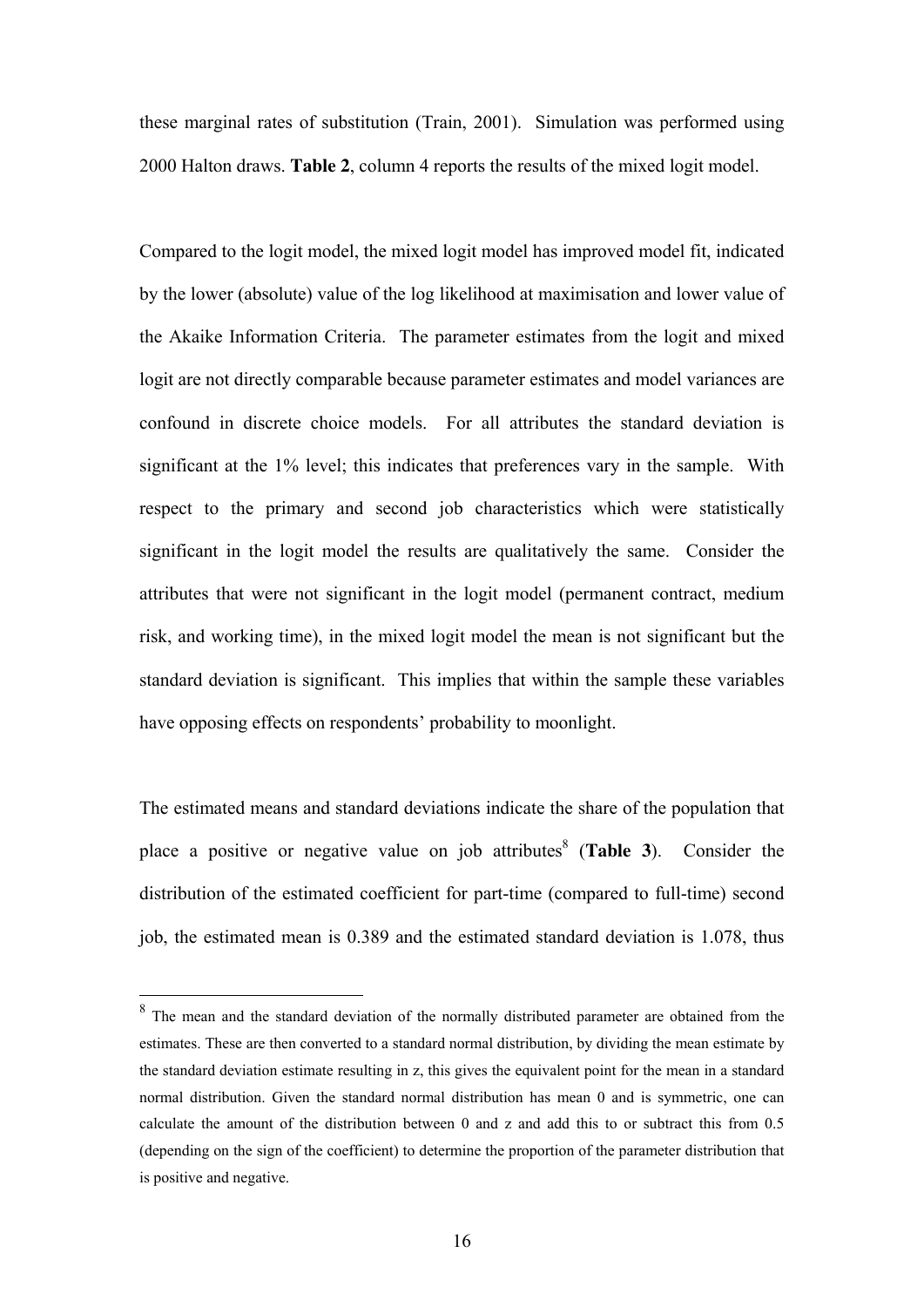64% of the distribution is positive and 36% of the distribution is negative. This implies that a part-time second job preferred to a full time second job for about two thirds of the sample and one third of the sample would prefer a full-time to a part-time second job.

#### [Table 3]

The ratio of the first job characteristics coefficient to the second job earnings coefficient is a measure of the amount of monetary compensation required in the second job to make respondents' utility equivalent to the base category for that attribute. The marginal rates of substitution for the mixed  $logit^9$  are presented in **Table 4**. For instance, to compensate workers for a temporary contract compared to a fixed contract, an individual needs to earn £260 more from their second job, ceteris paribus. Similarly the ratio of the second job characteristics coefficient to the second job earnings coefficient is a measure of respondents' willingness to pay for these characteristics compared to the base category for that attribute. All other things equal, respondents are willing to pay £413 in order to be self-employed in their second job. In other words being self-employed, compared to being a full-time employee, in the second job is equivalent to earning £413 more from that job.

#### [Table 4]

We calculated the marginal rates of substitution to eliminate scale parameter confound found in binary choice models and to present the coefficients into a meaningful

<sup>&</sup>lt;sup>9</sup> This is the authors' preferred estimate. The marginal rates of substitution based on the logit model are also available upon request.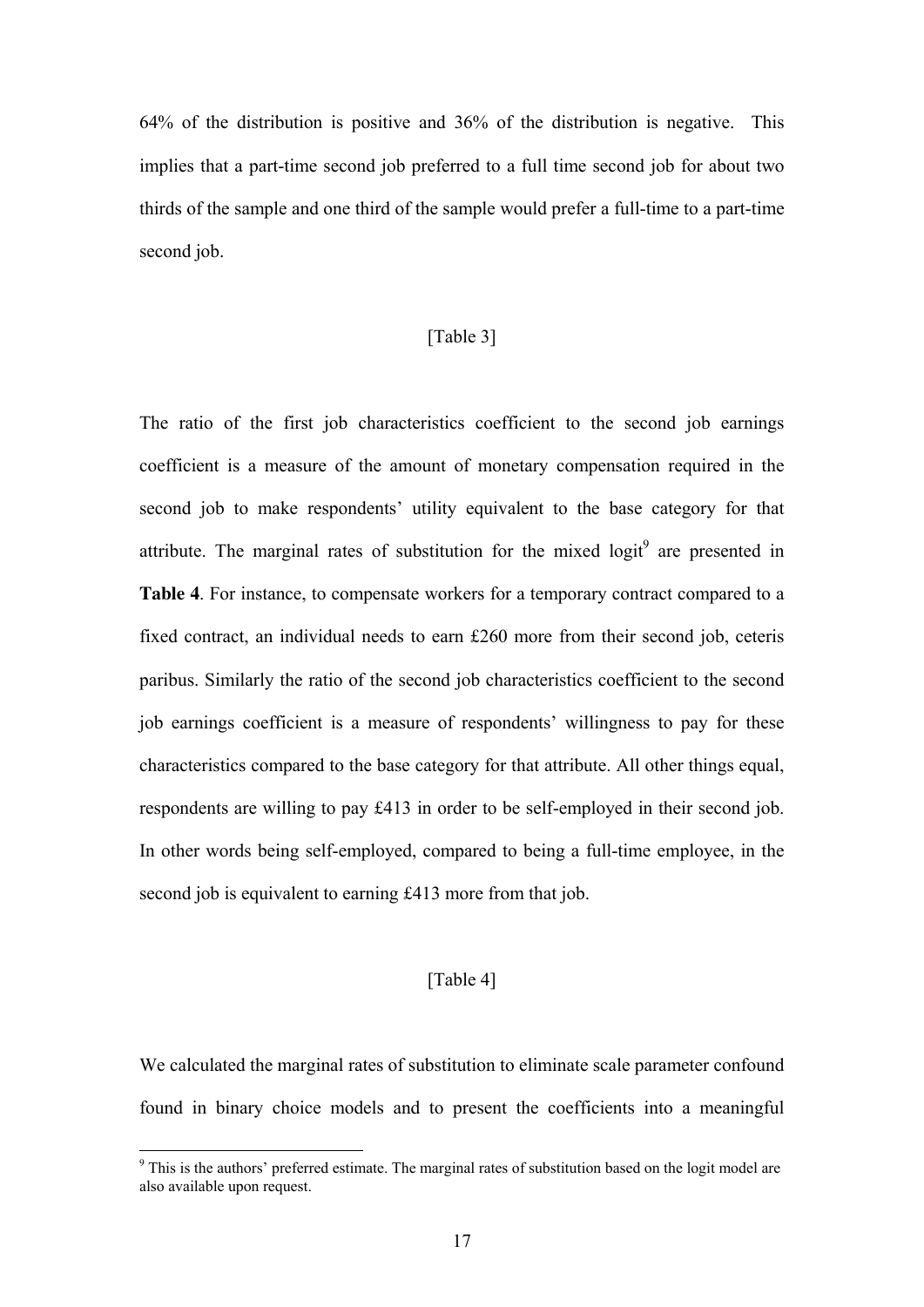metric. In considering the results one should focus on the relative, rather than the absolute, magnitude. The absolute magnitude may be inflated by two factors. First, the sample is drawn from a high-paid sector and thus respondents may have a lower marginal utility of income than the population. Second, studies have indicated that stated preference studies are prone to hypothetical bias (List and Gallet, 2001; Blumenschien et al, 2008). Two studies have empirically investigated the correspondence between hypothetical and real valuations elicited using discrete choice experiments and these give conflicting results. Carlsson and Martinsson (2001) find no significant differences in donations to an environmental charity. Lusk and Schroeder (2004) find significant differences in the probability of purchase for certified beef steaks. However, they find no significant difference in marginal rates of substitution. More evidence exists for the comparison of hypothetical and actual valuations obtained using the contingent valuation stated preference method. These studies typically report higher valuations when questions asked are hypothetical rather than real (Liljas and Blumenschein, 2000; List and Gallet, 2001). This evidence should be kept in mind when interpreting the marginal rates of substitution calculated from the discrete choice experiment.

#### **4. Conclusion**

Our paper contributes to the largely unexplored issue of why individuals hold multiple jobs. Theoretical models of moonlighting suggest there are two reasons for individuals to hold a second job: financial motives (hours-constraints) and nonpecuniary motives (heterogeneous jobs). We assess the relative importance of these motives using a discrete choice experiment. We investigate this using purposefully collected data from offshore oil workers. While individuals respond to financial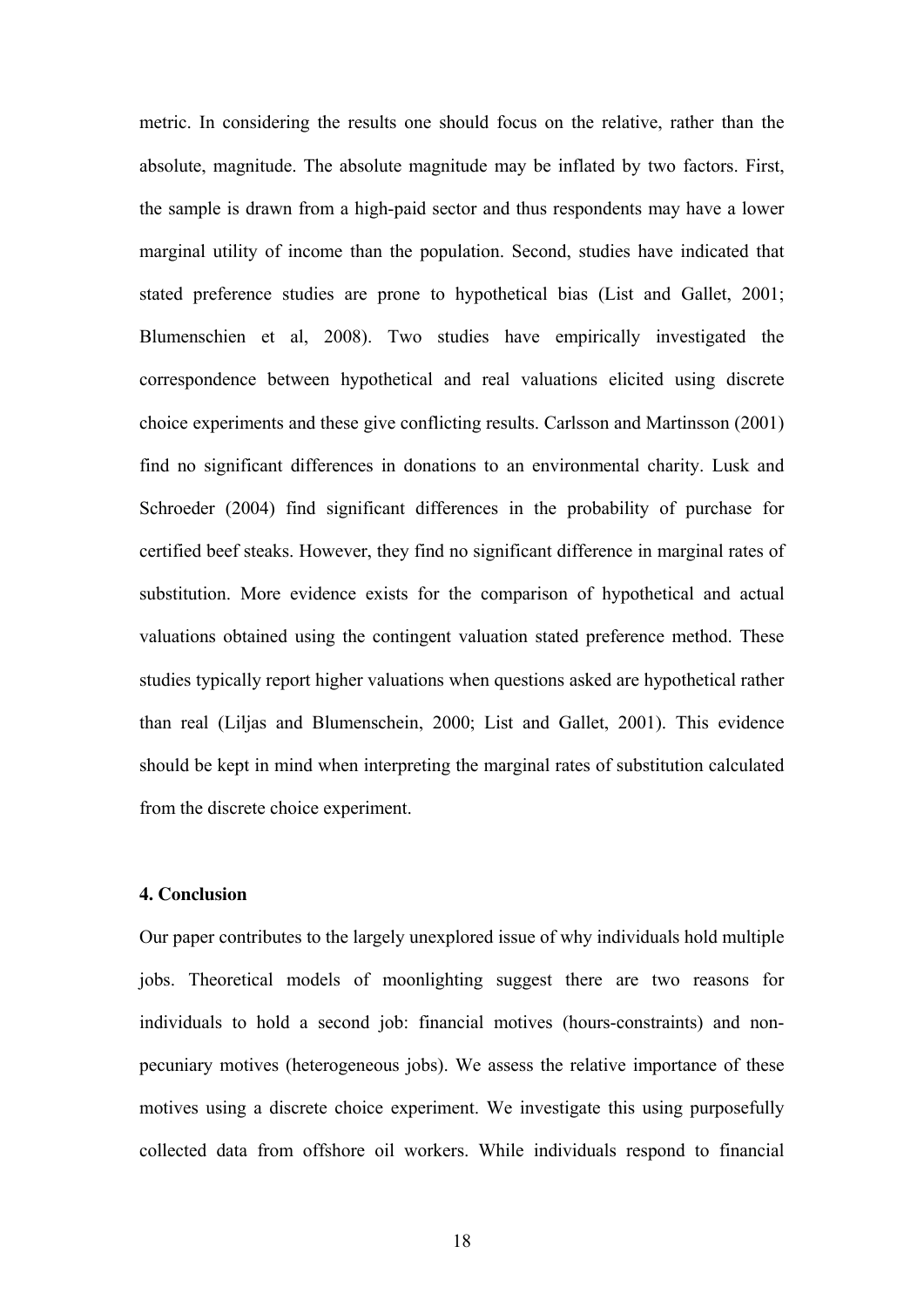constraints by moonlighting, financial motives alone are not sufficient to explain multiple-job holding. Respondents are attracted to the non-pecuniary characteristics of the second job. We find evidence that moonlighting may be a hedging strategy against job insecurity in the primary job. Further, the flexibility of the work schedule, the perceived level of job satisfaction from the secondary employment, and the entrepreneurial opportunities are also important determinants of individuals' decision to hold a second job. Our findings contribute to a better understanding of this labour market behaviour and demonstrate the usefulness of purposefully collecting data to investigate labour market phenomenon that are not adequately covered by existing large scale panel datasets.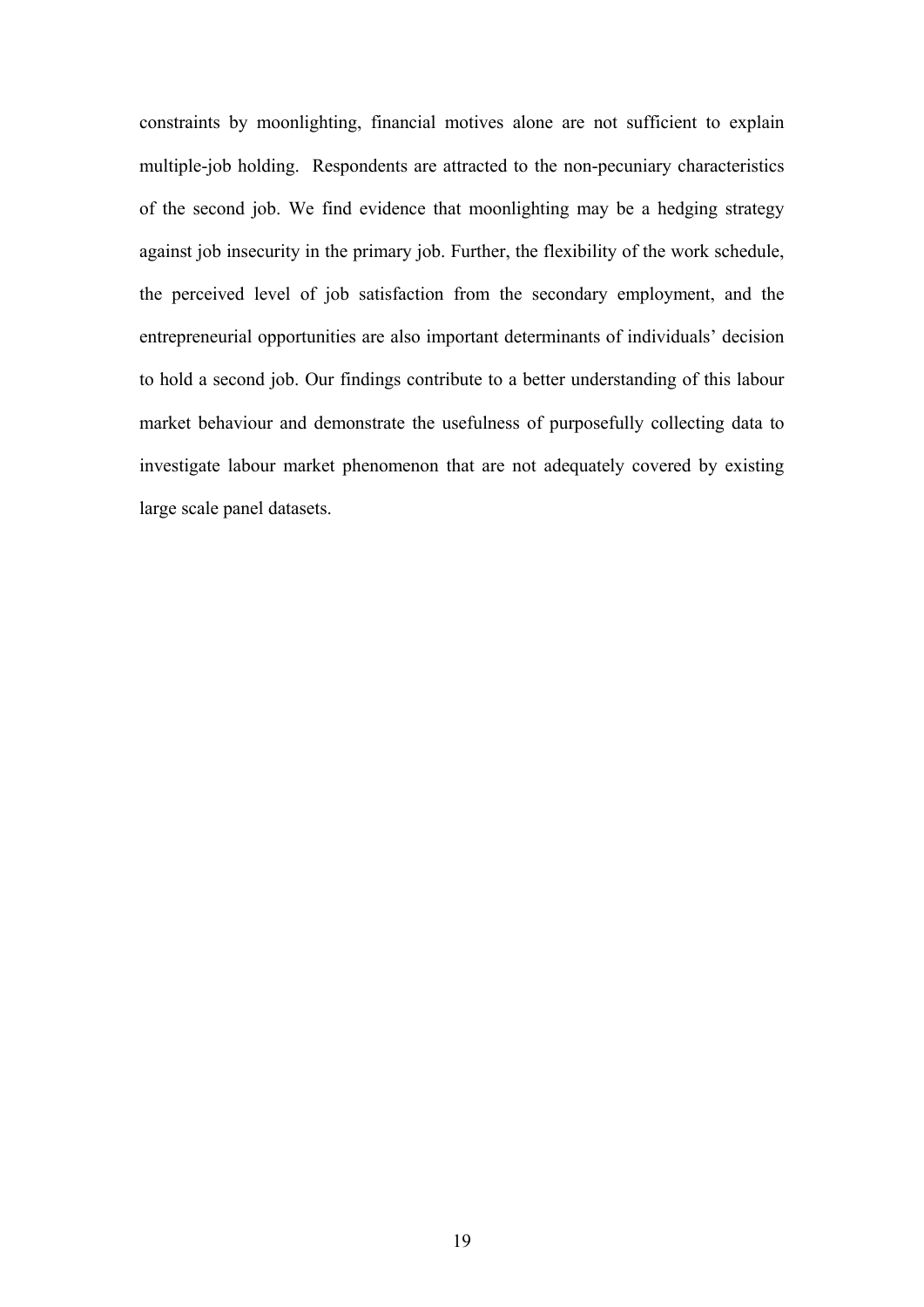#### **References**

Bell, D. N. F., Hart, R.A. and Wright, R.E. (1997) 'Multiple job-holding as a 'hedge' against unemployment', CEPR discussion paper series No. 1626.

Blumenschein, K., Blomquist, G., Johannesson, M., Horn, N. and Freeman P. (2008) 'Eliciting willingness to pay without bias: Evidence from a field experiment' *The Economic Journal*, vol. 118, pp. 114-137.

Böheim, R. and Taylor, M.P. (2004), 'And in the evening she's a singer with the band – Second jobs, plight or pleasure?', IZA Discussion Paper No. 1081.

Carlsson, F. and Martinsson, P. (2001). 'Do hypothetical and actual marginal willingness to pay differ in choice experiments?' *Journal of Environmental Economics and Management*, vol. 41, pp. 179-92.

Conway, K. and Kimmel, J. (1998) 'Male labor supply estimates and the decision to moonlight', *Labour Economics*, vol. 5, pp. 135-166.

Cox, D.R. (1958). *Planning of Experiments*, New York: John Wiley and Sons.

Dickey, H. and Theododdiou, I. (2006). 'Who has two jobs and why? Evidence from rural coastal communities in west Scotland', *Agricultural Economics,* vol. 34, pp. 291-301.

Guariglia, A. and Byung-Yeon K., (2006). 'The dynamics of moonlighting in russia: What is happening in the russian informal economy'. *Economics of Transition*. vol. 14(1), pp. 1-45.

Guthrie, H.W. (1969) 'Teachers in the moonlight', *Monthly Labour Review*, vol. 92, pp. 28 – 31.

Hamel, H.R.. (1967) 'Moonlighting – An economic phenomenon', *Monthly Labour Review*, vol. 90, pp. 17 – 22.

Harrison, B. (1998) 'The dark side of flexibility', *Challenge*, vol. 41, pp. 117-127.

Heineck, G. and Schwarze, J. (2004) 'Fly me to the moon - The determinants of secondary jobholding in Germany and the UK', IZA-Discussion Paper No. 1358.

Hensher, D., Rose, J. and Greene, W. (2006) *Applied Choice Analysis*, Cambridge MA: Cambridge University Press.

Kanninen, B. J. (Ed.) (2007) *Valuing Environmental Amenities Using Stated Choice Studies: A Common Sense Approach to Theory and Practice*, Dordrecht, The Netherlands: Springer.

Kimmel, J. and Conway, K.S. (2001) 'Who moonlights and why? Evidence from the SIPP', *Industrial Relations*, vol. 40, pp. 89-120.

Krishnan, P. (1990) 'The economics of moonlighting: A double self-selection model', *Review of Economics and Statistics*, vol. 72, pp. 361-7.

Lancaster, K. (1966) 'A new approach to consumer theory', *Journal of Consumer Theory*, vol. 74, pp. 132-157.

Liljas, B. and Blumenschein, K. (2000). 'On hypothetical bias and calibration in cost benefit studies'. *Health Policy*, vol. 52, pp. 53-70.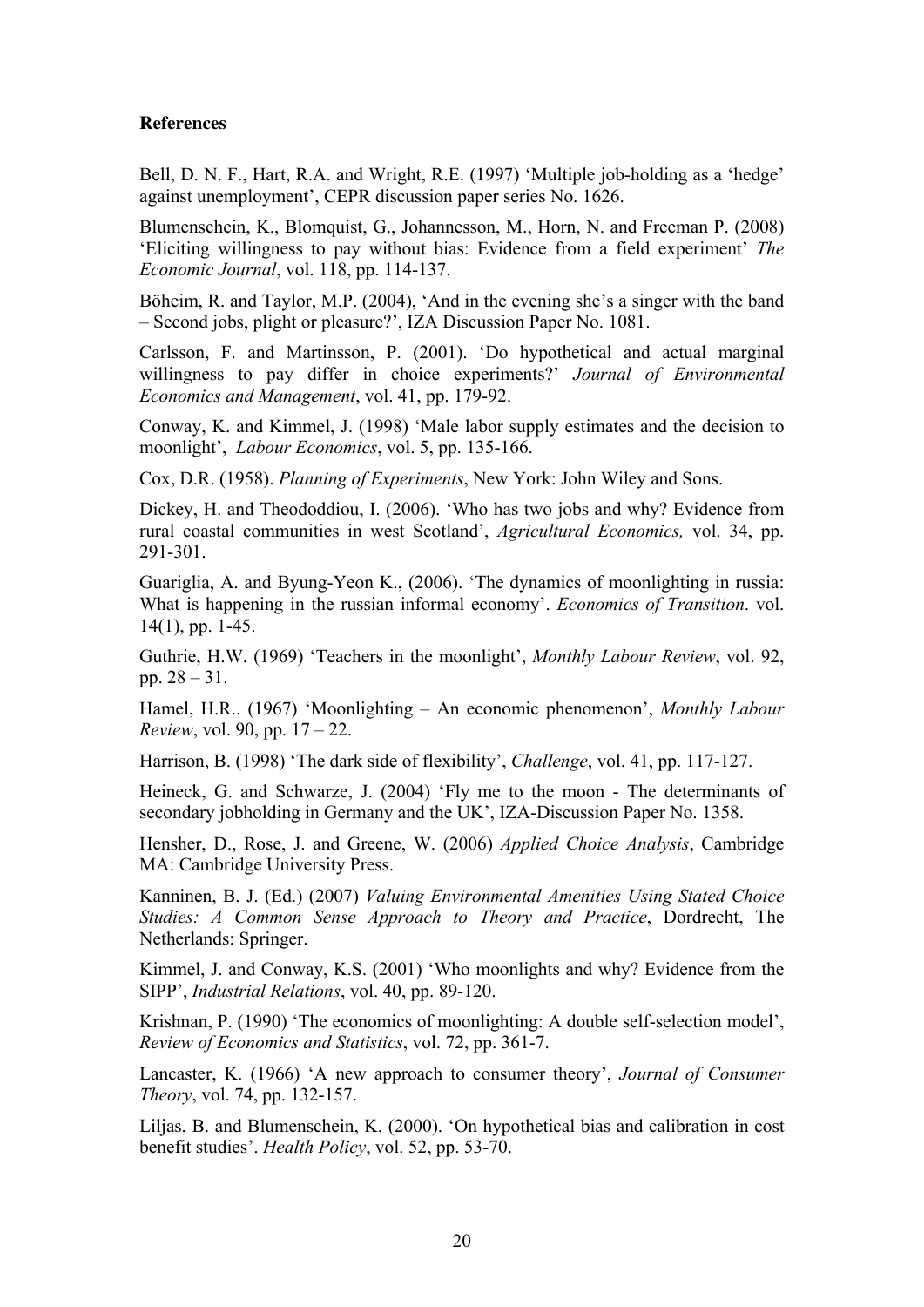List, J.A., and Gallet, C.A. (2001). 'What experimental protocol influence disparities between actual and hypothetical stated values?' *Environmental and Resource Economics,* vol. 20, pp. 241-54.

Lusk, J.L., and Schroeder, T.C. (2004). 'Are choice experiments incentive compatible? A test with quality differentiated beef steaks'. *American Journal of Agricultural Economics*, vol. 86, pp. 467-482.

McFadden, D. (1973) 'Conditional Logit Analysis of Qualitative Choice Behaviour', in "*Frontiers in Econometrics*" (P. Zarembka, Ed.), New York: Academic Press.

Panos, G.A., Pouliakas, K. and Zangelidis, A. (2009) 'The inter-related dynamics of dual job holding and occupational choice'. University of Aberdeen Mimeo.

Paxson, C., and Sicherman, N. (1996), 'The dynamics of dual job holding and job mobility', *Journal of Labor Economics*, vol. 14, pp. 357 – 393.

Shishko, R., and Rostker, B. (1976) 'The economics of multiple job holding', *American Economic Review*, vol. 66, pp. 298 – 308.

Sloane, N. J. A. A library of orthogonal arrays (website) http://www.research.att.com/~njas/oadir/index.html

Train, K. (2001) *Discrete Choice Methods with Simulation*, Cambridge, MA: Cambridge University Press.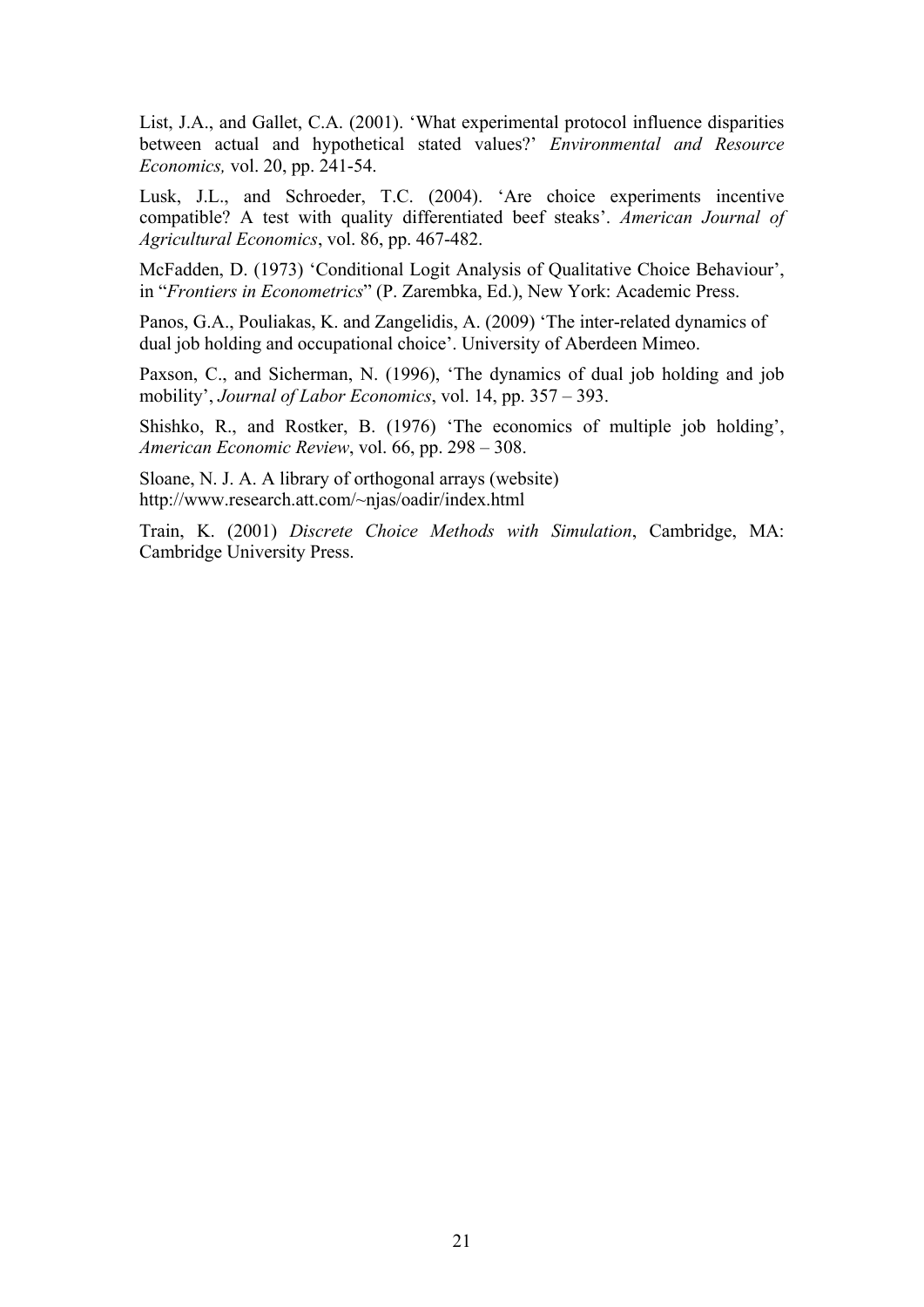# **Figure1: Utility maximising hours-constrained moonlighter**



**Figure 2: Utility maximising non hours-constrained moonlighter** 

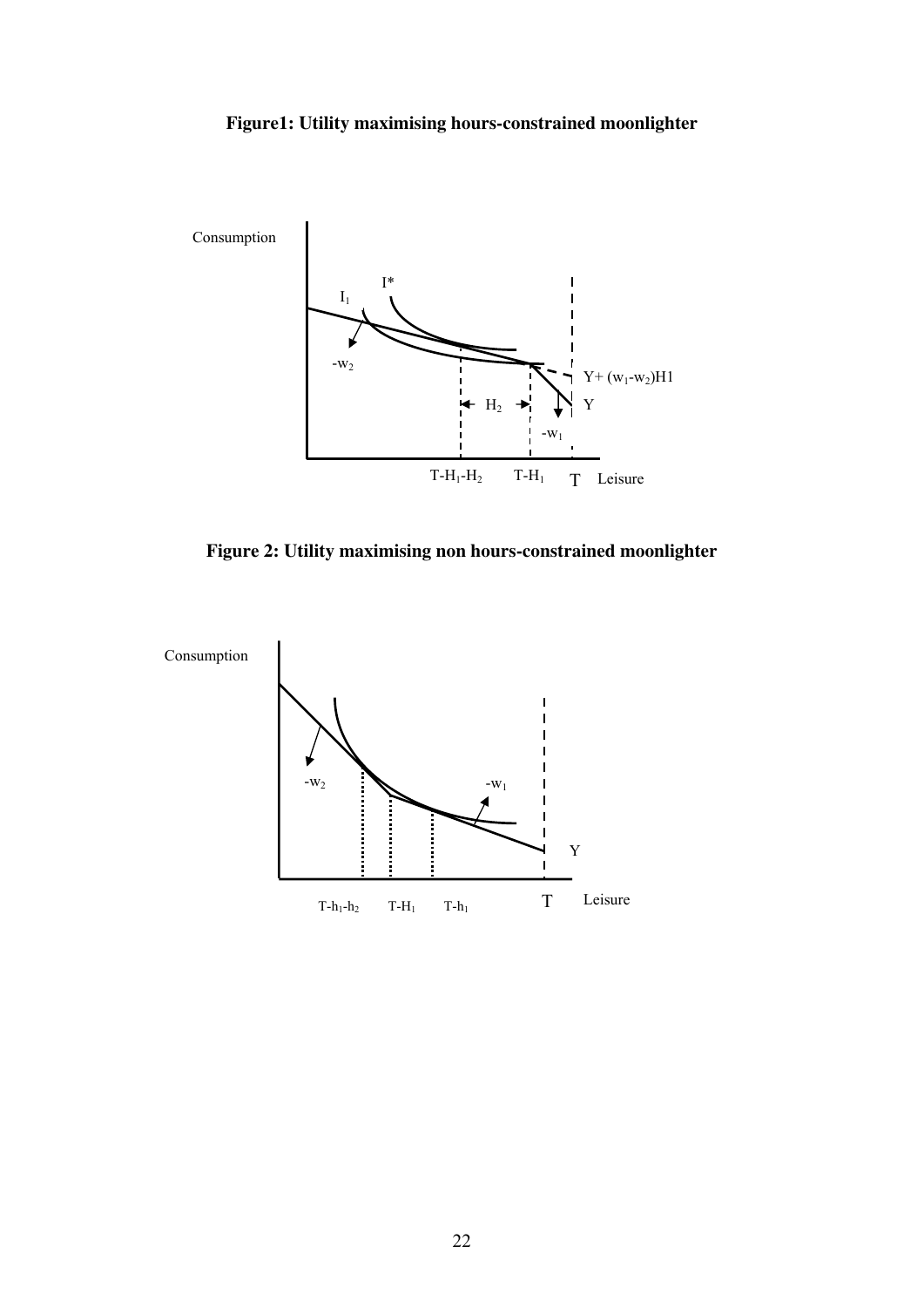# **Figure 3: Example of a primary and second job package, and the choice that**

| <b>Current job characteristics and</b><br>financial situation                       | <b>Second job characteristics</b>                                                                                     |  |  |  |  |
|-------------------------------------------------------------------------------------|-----------------------------------------------------------------------------------------------------------------------|--|--|--|--|
| <b>Fixed-term</b> contract (lasting<br>between 1 and 3 years)                       | • You would be full time (usually more<br>than 30 hours per month)                                                    |  |  |  |  |
| High risk of work related accidents                                                 | The job <b>would not offer</b> you any<br>particular satisfaction                                                     |  |  |  |  |
| You spend 2 weeks offshore and 3<br>weeks onshore                                   | • You would gain experience to help<br>you start a new career, or build up a<br>new business outside the oil industry |  |  |  |  |
| The household income is just<br>enough to cover regular household<br>needs          | • The usual monthly take home earnings<br>are $£300$                                                                  |  |  |  |  |
| If your current job and financial situation were as described on the left hand side |                                                                                                                       |  |  |  |  |
|                                                                                     | above, would you take up the second job described?                                                                    |  |  |  |  |
|                                                                                     |                                                                                                                       |  |  |  |  |
| ves                                                                                 | no                                                                                                                    |  |  |  |  |

# **respondents were asked to make**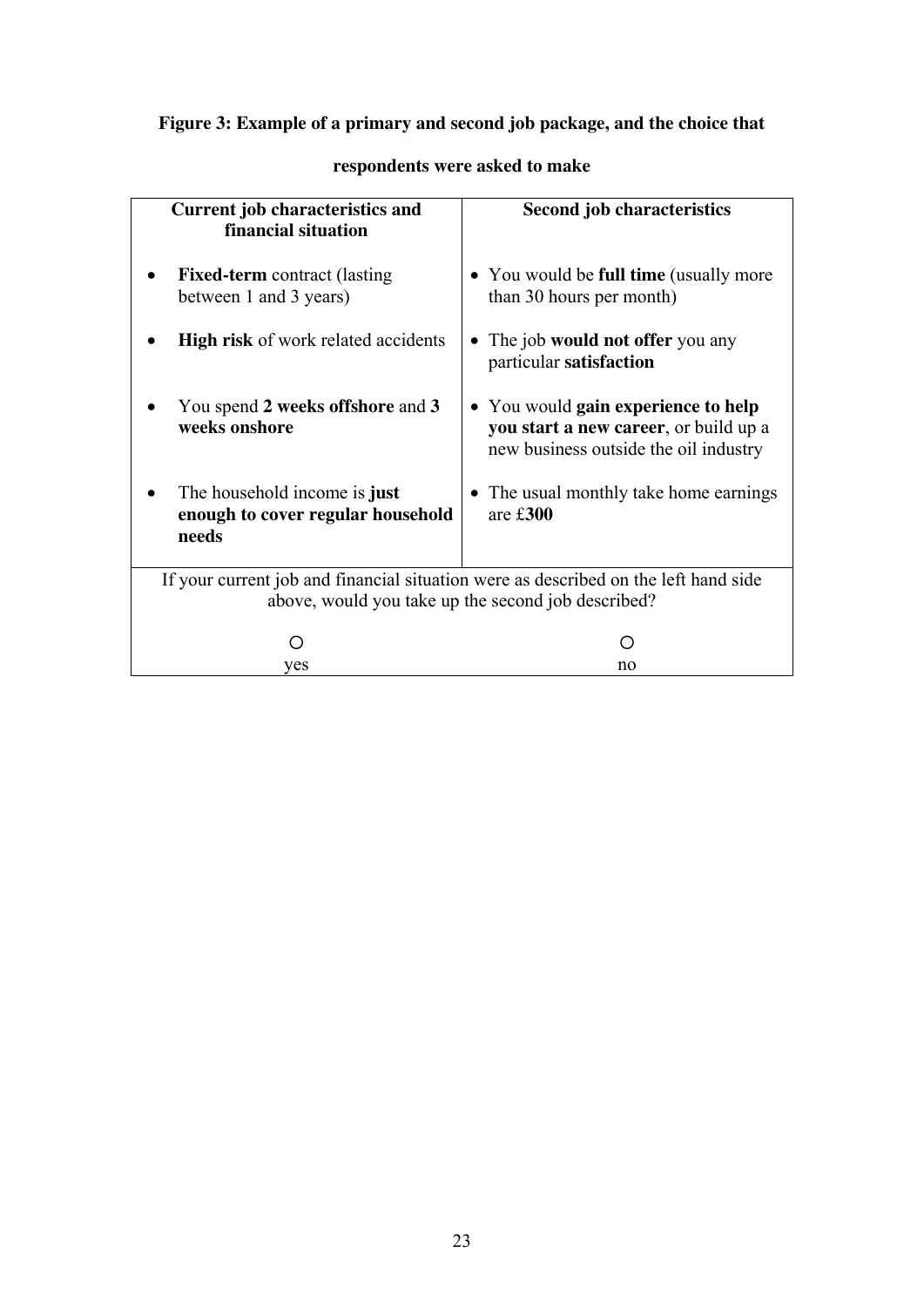|                                            |        |                     | Non-         | <b>Test</b> |
|--------------------------------------------|--------|---------------------|--------------|-------------|
|                                            | All    | <b>Moonlighters</b> | moonlighters | Pr( T > t ) |
| Individual & household characteristics     |        |                     |              |             |
| Average age (years)                        | 44.2   | 42.1                | 44.4         |             |
| Household size                             | 3.0    | 3.3                 | 3.0          |             |
| Married/living together                    | 84%    | 83%                 | 84%          |             |
| No. of children in household               | 0.76   | 0.91                | 0.75         |             |
| No. of contributors to household<br>income | 1.7    | 1.7                 | 1.7          |             |
| <b>Education</b>                           |        |                     |              |             |
| Up to secondary school education           | 23%    | 22%                 | 24%          |             |
| Diploma/Vocational qualifications          | 60%    | 57%                 | 60%          |             |
| University degree                          | 11%    | 13%                 | 10%          |             |
| Postgraduate degree                        | 4%     | 9%                  | 4%           |             |
| <b>Annual household income</b>             |        |                     |              |             |
| Less than $£15,000$                        | $1\%$  | 4%                  | $0\%$        | **          |
| £15,000-£19,999                            | $1\%$  | $0\%$               | $1\%$        |             |
| £20,000-£24,999                            | 3%     | $4\%$               | $2\%$        |             |
| £25,000-£29,999                            | 14%    | 30%                 | 13%          | **          |
| £30,000-£39,999                            | 20%    | 13%                 | 20%          |             |
| £40,000-£49,999                            | 18%    | 9%                  | 19%          |             |
| £50,000-£59,999                            | 42%    | 35%                 | 43%          |             |
| <b>Financial Situation</b>                 |        |                     |              |             |
| Living comfortably                         | 42%    | 26%                 | 43%          |             |
| Doing alright                              | 44%    | 57%                 | 43%          |             |
| Just about getting by                      | 12%    | 13%                 | 12%          |             |
| Finding it quite difficult                 | $1\%$  | $0\%$               | $1\%$        |             |
| Finding it very difficult                  | $1\%$  | $4\%$               | $1\%$        | $\ast$      |
| Primary job                                |        |                     |              |             |
| Monthly net pay                            | 3096.5 | 2719.4              | 3124.1       | $\ast$      |
| Hours worked per day                       | 13.0   | 13.0                | 13.0         |             |
| Days worked per month                      | 15.1   | 15.5                | 15.1         |             |

# **Table 1: Demographic and job characteristics for male only sample**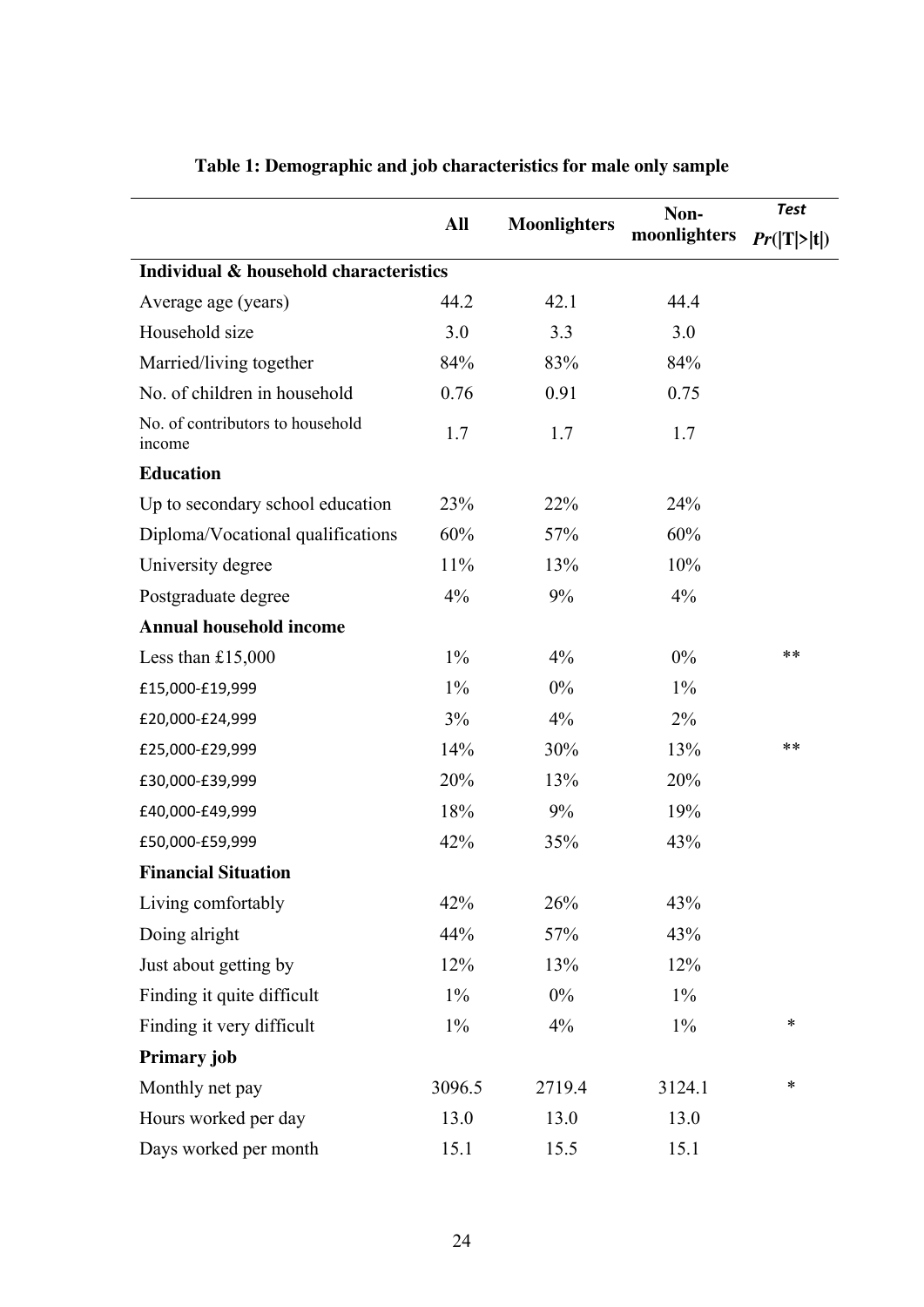| Temporary contract                                      | $4\%$   | 9%    | 3%   |     |
|---------------------------------------------------------|---------|-------|------|-----|
| Fixed contract                                          | $7\%$   | $4\%$ | 8%   |     |
| Permanent contract                                      | 89%     | 87%   | 89%  |     |
| Preference over work hrs: more                          | 0.03    | 0.13  | 0.02 | *** |
| Preference over work hrs: same                          | 0.27    | 0.17  | 0.28 |     |
| Preference over work hrs: less                          | 0.70    | 0.70  | 0.70 |     |
| Second job                                              |         |       |      |     |
| More than one job                                       | $7.4\%$ | 100%  | n.a. |     |
| Earnings from second job on a<br>typical offshore break | 621.7   | 621.7 | n.a. |     |
| Hours on second job (per offshore)<br>break)            | 31.9    | 31.9  | n.a. |     |
| Self employed                                           | 61%     | 61%   | n.a. |     |
| Related to primary job                                  | 35%     | 35%   | n.a. |     |
| No. of observations                                     | 312     | 23    | 289  |     |

Notes: \*\*\* p<0.01, \*\* p<0.05, \* p<0.1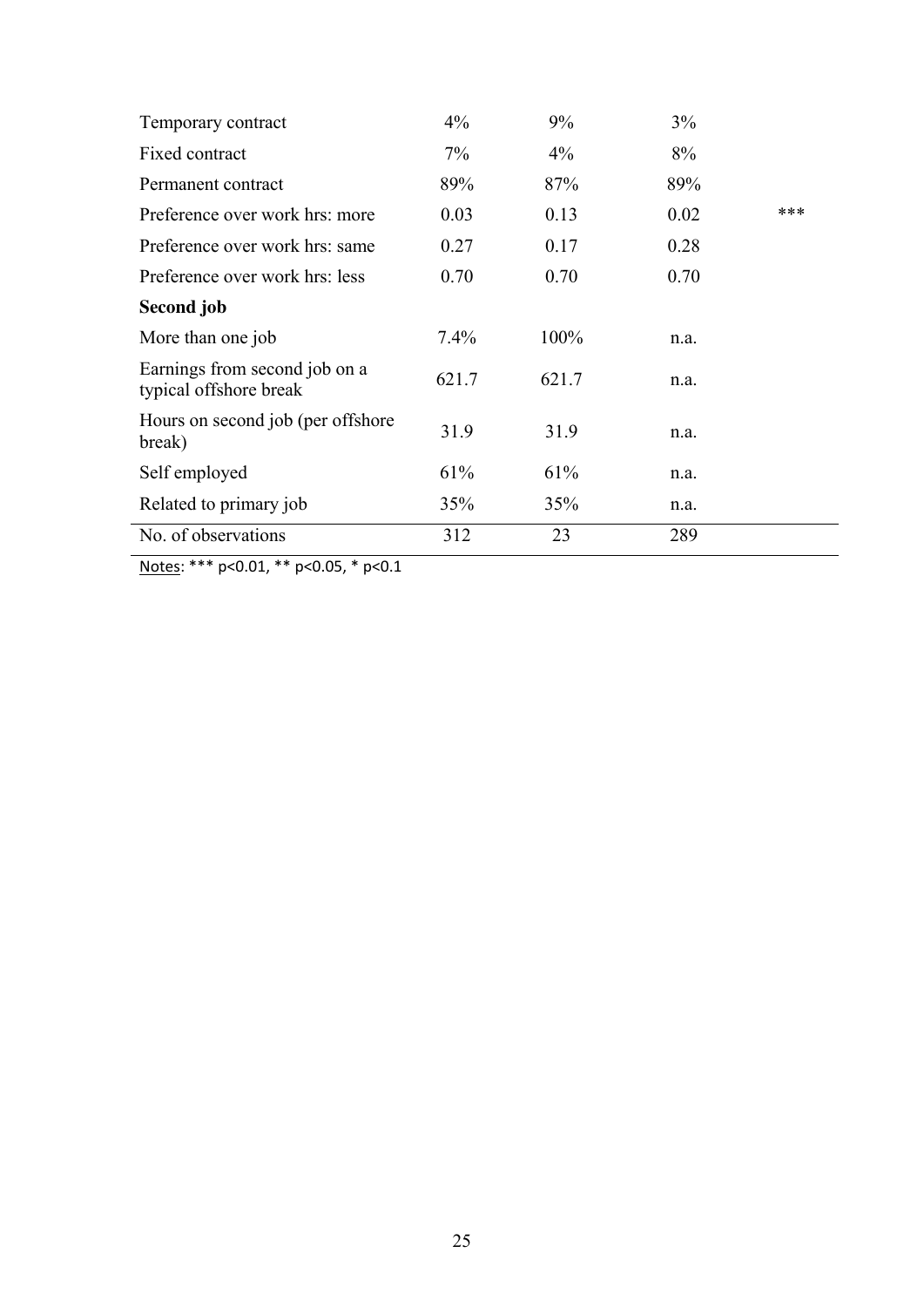|                                     |             | Logit               | Random parameters logit |                               |
|-------------------------------------|-------------|---------------------|-------------------------|-------------------------------|
| Attribute                           | Level       | Coefficient<br>(SE) | Coefficient<br>(SE)     | Standard<br>Deviation<br>(SE) |
| Type of                             |             | 0.341               | 0.088                   | 0.912                         |
| contract <sup>a</sup>               | Permanent   | (0.072)             | (0.115)                 | $(0157)$ ***                  |
|                                     | Temporary   | 0.137               | 0.260                   | 0.0586                        |
|                                     |             | $(0.073)*$          | $(0.111)$ **            | $(0.218)$ ***                 |
|                                     |             | 0.015               | 0.098                   | 0.947                         |
| Job safety <sup>b</sup>             | Medium risk | (0.072)             | (0.114)                 | $(0.157)$ ***                 |
|                                     |             | 0.178               | 0.319                   | 0.938                         |
|                                     | High risk   | $(0.073)$ **        | $(0.122)$ ***           | $(0.167)$ ***                 |
|                                     |             | $-0.022$            | 0.003                   | 0.868                         |
| Working time                        |             | (0.059)             | (0.099)                 | $(0.119)$ ***                 |
| Household                           |             | $-0.783$            | $-1.254$                | 1.147                         |
| income <sup>c</sup>                 | Just enough | $(0.072)$ ***       | $(0.131)$ ***           | $(0.149)$ ***                 |
|                                     | More than   | $-1.395$            | $-2.231$                | 0.961                         |
|                                     | enough      | $(0.075)$ ***       | $(0.132)$ ***           | $(0.156)$ ***                 |
|                                     |             | 0.166               | 0.389                   | 1.078                         |
| Type of $2nd$ job <sup>d</sup>      | Part-time   | $(0.074)$ **        | $(0.121)$ ***           | $(0.157)$ ***                 |
|                                     | Self-       | 0.221               | 0.413                   | 0.826                         |
|                                     | employed    | $(0.072)$ ***       | $(0.111)$ ***           | $(0.162)$ ***                 |
| $2nd$ Job                           |             | 0.749               | 1.311                   | 1.175                         |
| satisfaction <sup>e</sup>           |             | $(0.062)$ ***       | $(0.119)$ ***           | $(0.133)$ ***                 |
| Entreprenurial                      |             | 0.597               | 0.979                   | 1.319                         |
| activities <sup>f</sup>             |             | $(0.059)$ ***       | $(0.117)$ ***           | $(0.136)$ ***                 |
| $2nd$ job monthly                   |             | 0.001               | 0.001                   |                               |
| earnings                            |             | $(0.000)$ ***       | $(0.000)$ ***           |                               |
|                                     |             | $-1.339$            | $-2.451$                |                               |
| Constant                            |             | $(0.120)$ ***       | $(0.181)$ ***           |                               |
| Log(1)                              |             | $-3341.83$          | $-2901.86$              |                               |
| N                                   |             | 5577                | 5577                    |                               |
| <b>Akaike Information Criterion</b> |             | 6709.66             | 5851.72                 |                               |

**Table 2: Results of discrete choice experiment for logit model and random** 

**parameters logit model** 

Notes: a Omitted level: Fixed term contract; b omitted level: Low risk; c omitted level: not enough income; d omitted level: Full-time employment; e omitted level: doesn't offer any particular satisfaction; f omitted level: will not gain experience to start new career; g omitted level: no formal qualifications. \*\*\*  $p<0.01$ , \*\*  $p<0.05$ , \*  $p<0.1$ .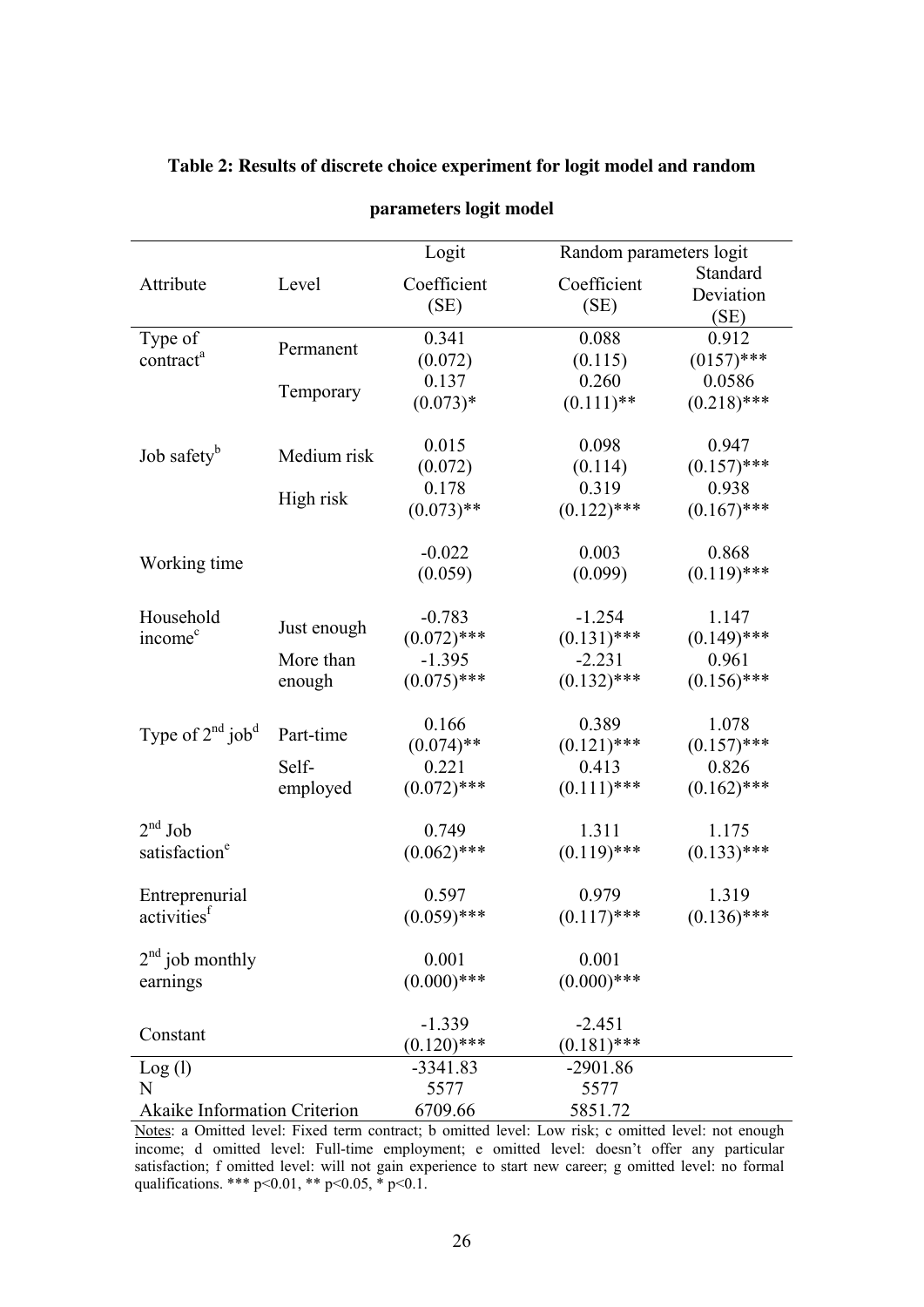| <b>Attribute</b>                        | Level            | <b>Positive</b> | <b>Negative</b> |
|-----------------------------------------|------------------|-----------------|-----------------|
| Type of contract <sup>a</sup>           | Permanent        | 50              | 50              |
|                                         | Temporary        | 50              | 50              |
| Job safety <sup>b</sup>                 | Medium risk      | 50              | 50              |
|                                         | High risk        | 64              | 36              |
| Working time                            |                  | 50              | 50              |
| Household income <sup>c</sup>           | Just enough      | 13.8            | 86.2            |
|                                         | More than enough |                 | 99              |
| Type of $2^{nd}$ job <sup>d</sup>       | Part-time        | 64              | 36              |
|                                         | Self-employed    | 69              | 31              |
| $2nd$ Job satisfaction <sup>e</sup>     |                  | 86.6            | 13.4            |
| Entrepreneurial activities <sup>†</sup> |                  | 77.1            | 22.9            |

#### **Table 3: Proportion of sample population with positive/negative coefficient for each job characteristic based on the random parameter logit estimates**

Notes: a Omitted level: Fixed term contract; b omitted level: Low risk; c omitted level: not enough income; d omitted level: Full-time employment; e omitted level: doesn't offer any particular satisfaction; f omitted level: will not gain experience to start new career; g omitted level: no formal qualifications.